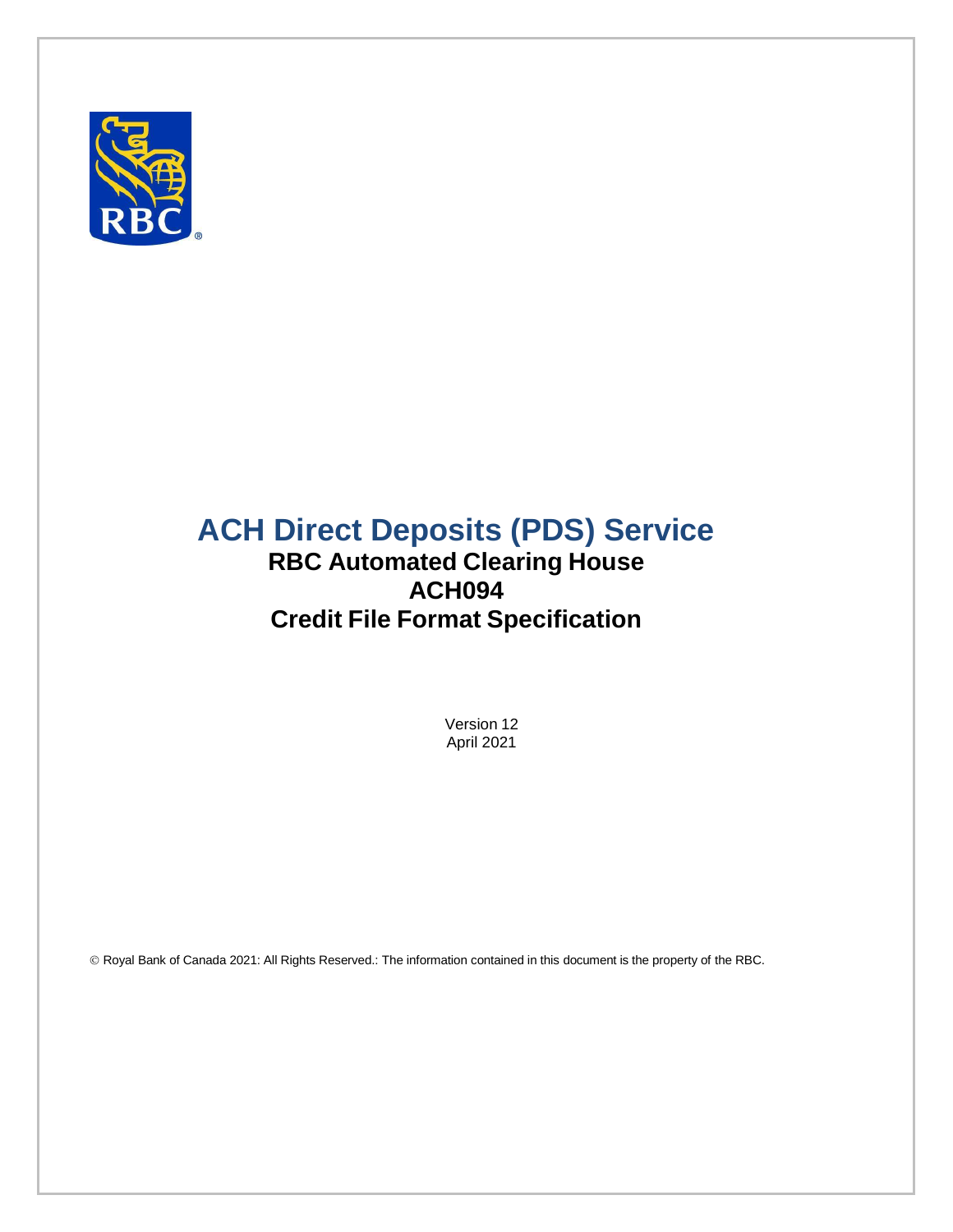## **Table of Contents**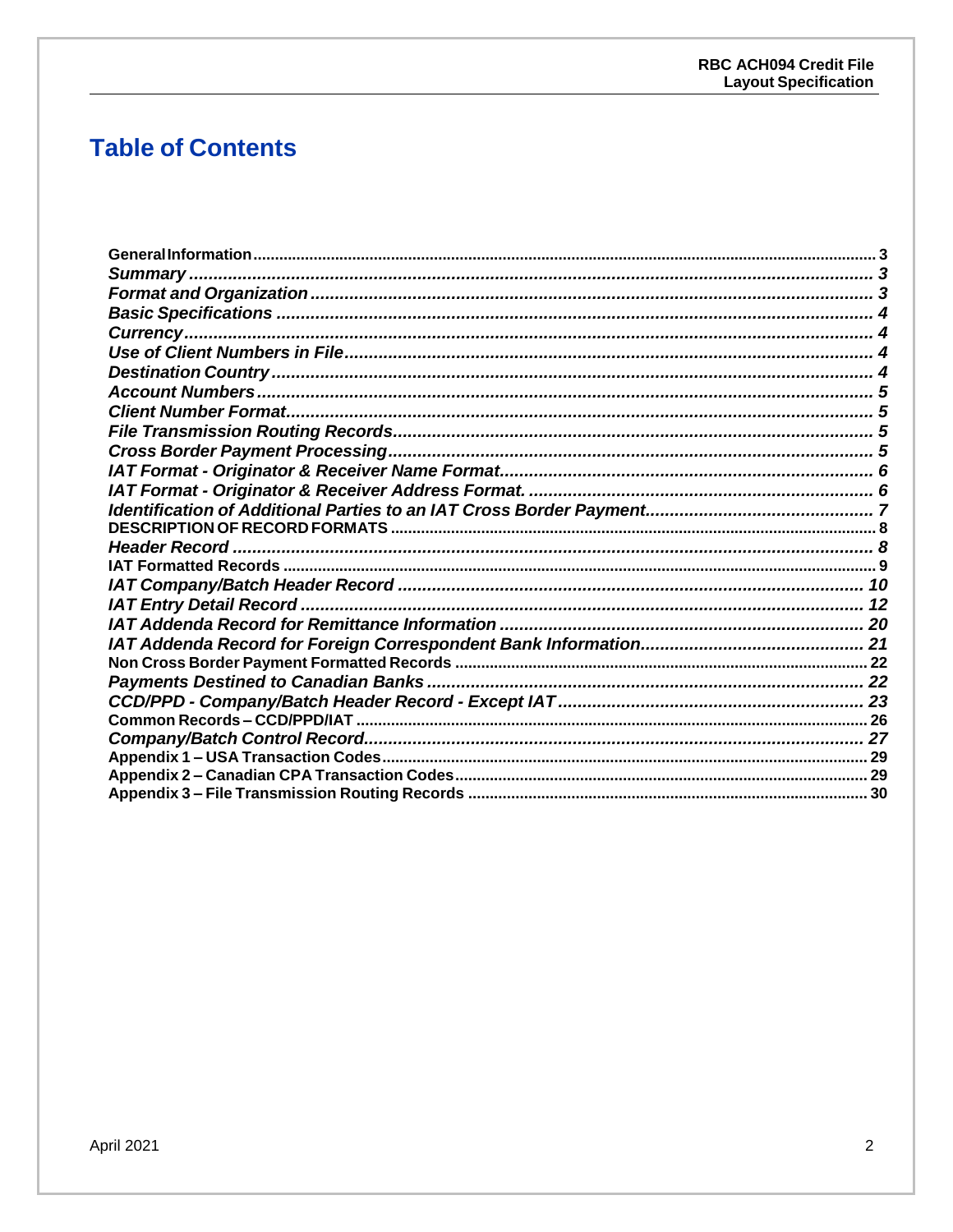## <span id="page-2-0"></span>**General Information**

#### <span id="page-2-1"></span>**Summary**

**RBC Automated Clearing House (ACH)** format is used by banks and clients in the United States. This format can also be used to send Canadian or U.S. dollar electronic payments destined to Canadian Banks and/or electronic U.S. dollar payments to a U.S. bank, and requiring a currency conversion. A mixture of electronic USD payments and CAD payments can be part of the same file, however all payments in a single batch must be for the same currency.

Client who are sending payments to accounts in the United States and have been approved to process Cross Border Payment **must** use this file format.

### <span id="page-2-2"></span>**Format and Organization**

ACH standard records are transmitted via telecommunication networks between participants. Characters used in inter-regional ACH records are restricted to 0-9, A-Z, blank and seven special characters ( $\#$  -  $\#$  . &  $*$ , ). Any other characters are not to be used. For payments destined to the USA, the USA ACH Network cannot handle French Characters. If French Characters are received for payments destined to the USA, when RBC processes the cross border payment, the system will replace the French Character with a blank space.

Logical files must consist of logical records in sequence of:

- Header Record, type 1
- Company/Batch Header Record, type 5
- Entry Detail Record, type 6
- Addenda Records, type 7. Multiple Addenda records are mandatory for payments destined to the USA
- Control/Batch Control Record, type 8
- File Control Record, type 9

Separate batches are required for IAT (International ACH Transactions). Separate batches are also required for U.S. dollar payments and Canadian payments. If you are sending a mixture of payments in the same file, the input should be as follows:

- Header Record type 1
- IAT Company/Batch Header Record Type 5 SEC = IAT
	- IAT Entry Detail Record Type 6
	- 1<sup>st</sup> Addendum Record Type 7-10
	- 2<sup>nd</sup> Addendum Record Type 7-11
	- 3<sup>rd</sup> Addendum Record Type 7-12
	- 4<sup>th</sup> Addendum Record Type 7-13
	- 5<sup>th</sup> Addendum Record Type 7-14
	- 6<sup>th</sup> Addendum Record Type 7-15
	- 7<sup>th</sup> Addendum Record Type 7-16
- Company /Batch Control Record- type 8
- Company/Batch Header Record Type 5 SEC = CCD or PPD
	- Entry Detail Record Type 6
	- Entry Detail Record Type 6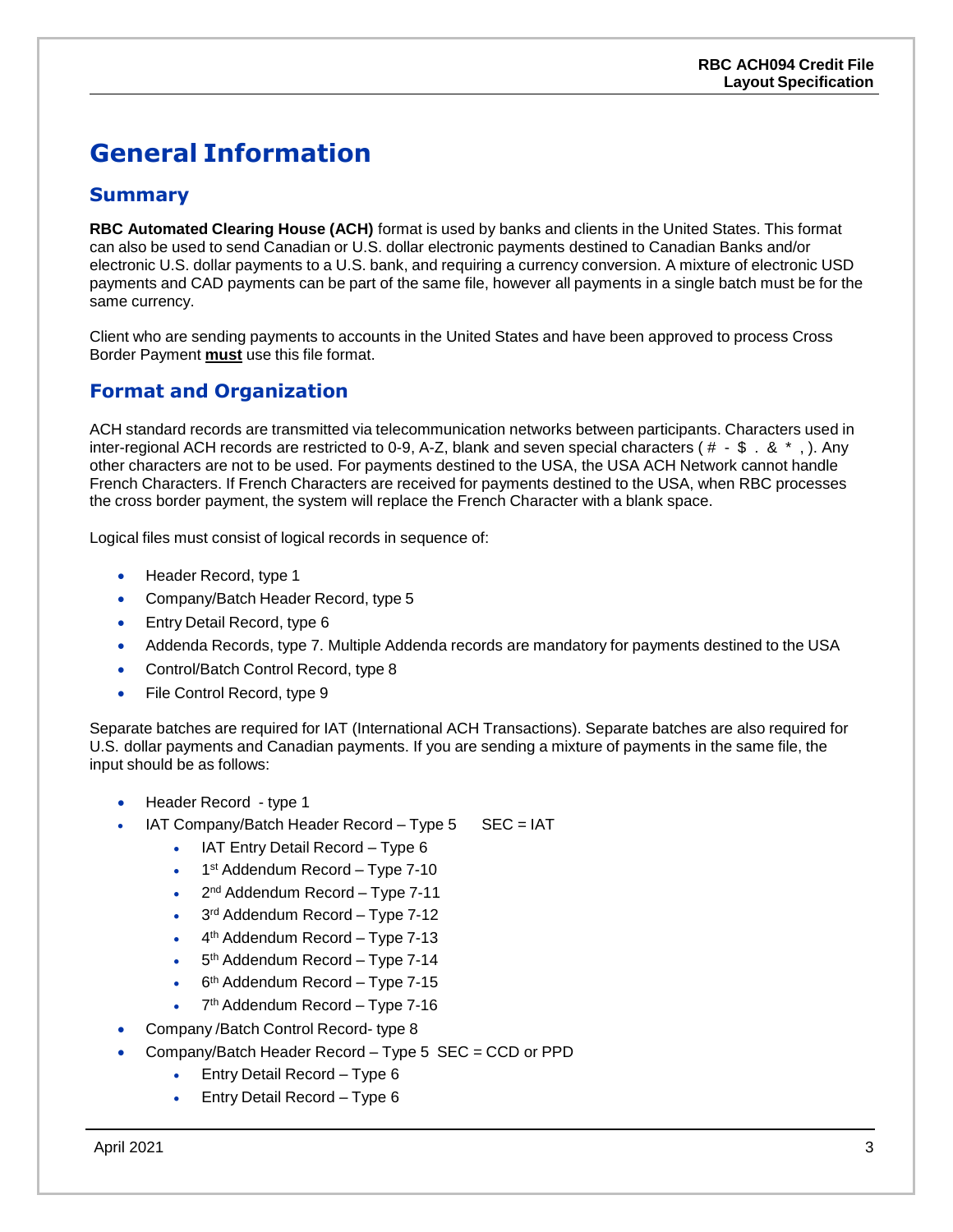- Company / Batch Control Record- type 8
- File Control Record type 9

Multiple logical files can be submitted on a physical transmission.

#### <span id="page-3-0"></span>**Basic Specifications**

- Input must conform to the Automated Clearing House (ACH) Record Descriptions (94 characters per record)
- All fields on the records have an indicator as to their format:
	- (N) = Numeric
	- $(AN) = Alphantumeric$
- All numeric fields must be unsigned and right justified and zero filled.
- Alphanumeric fields shall be left justified and blank filled.
- All unused fields should have an initial value of zeros (11110000 binary code EBCDIC or 00110000 binary code ASCII), if numeric, or spaces (01000000 binary code EBCDIC or 00110000 binary code ASCII), if alphanumeric.

#### <span id="page-3-1"></span>**Currency**

- Under the Company/Batch Header Record, the Destination Currency can be Canadian or US Dollars.
- If the "Destination Currency" field is "blank" the currency will default to the currency of the service.
- If the "Destination Currency" field is other than CAD, or USD, or Blank, the currency will default to the currency of the service.

#### **NOTES:**

- All payments in a single batch must be for the same currency.
- A batch can only contain one transaction service type. A file may contain many similar service type batches.

#### <span id="page-3-2"></span>**Use of Client Numbers in File**

- **Client with No Subsidiaries (Centralized) -** All basic records must have the same subsidiary number (0000) as the header record.
- **Operating Subsidiaries -** All basic records must have the same subsidiary number as the header record.
- **Non-operating Subsidiaries -**The header and trailer must be the Parent 6-digit number assigned plus 0000. Each basic record may have the last 4 digits different, depending on where the record would be returned.

#### <span id="page-3-3"></span>**Destination Country**

The financial institution on which the item is drawn can be in Canada or the United States.

When payment transactions are destined for a U.S. financial institution:

- The destination currency must be USD. To avoid currency conversion, always use a USD ACH Direct Deposit Service (PDS - USD).
- U.S. bank identification number:
	- First four positions  $TTT =$  transit routing and ABA number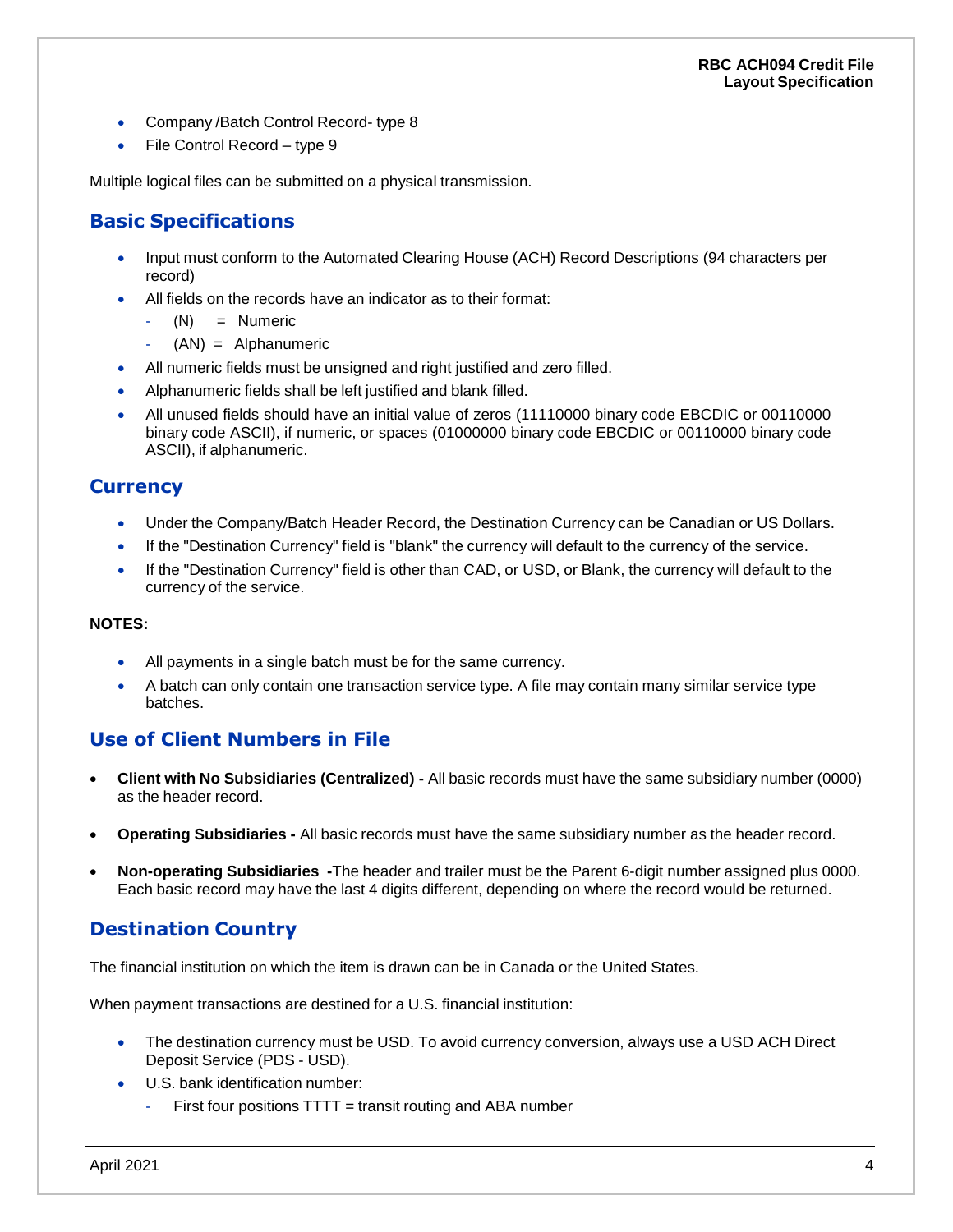- Second four positions AAAA = financial institution number
- Ninth position  $R =$  transit routing code

"Destination Country " field is "Mandatory".

#### <span id="page-4-0"></span>**Account Numbers**

The maximum length for a savings or chequing account number drawn on a Canadian financial institution is 12 digits even though ACH format will accept a length of 35. The Canadian Payments Association (CPA) sets this 12-digit restriction.

The maximum length of an account number drawn on an U.S. financial institution is 17 digits.

Account numbers must be left justified. Do not zero fill. Input only the significant digits.

#### <span id="page-4-1"></span>**Client Number Format**

This format requires the use of a ten-digit client number, comprised of six digits assigned by RBC and four digits assigned either by RBC (0000) or for Operating and Non-Operating Subsidiaries - defined by the client to identify a subsidiary. This information is called the Client Number or Originator Identification Number.

#### <span id="page-4-2"></span>**File Transmission Routing Records**

Please refer to Appendix 3 at the end of this document for details on generating the Routing Records for transmission methods such as RBC Express File Transfer, Web File Transfer and FTP SSL.

For Dedicated and Private Network Solutions, such as Connect:Direct and SWIFT NetFile Act, please ensure you are in contact with RBC's Client Connectivity Team directly.

#### <span id="page-4-3"></span>**Cross Border Payment Processing**

All payments being sent across the border to the United States must be sent using the Standard Entry Class Code - IAT. They must also be formatted in IAT as well. The IAT format contains additional addenda records which need to be provided with the payment in order to meet screening regulations. Clients will have the ability using this format to submit:

- 1. Payments destined to USA only that originate in Canada.
- 2. Payments destined to Canadian banks only that originate in Canada.
- 3. Payments destined to Canadian Banks & USA Banks that originate in Canada.

The IAT Company Batch Header Record and associated addendum records have been modified to also accommodate payments that are destined to Canadian Banks. The originator and recipient addressing information is currently not required for payments destined to Canadian Banks. The following format has been modified to accommodate these records if submitted with your input file. RBC's system will accept the addendum records but will not pass them along to the Canadian receiving bank.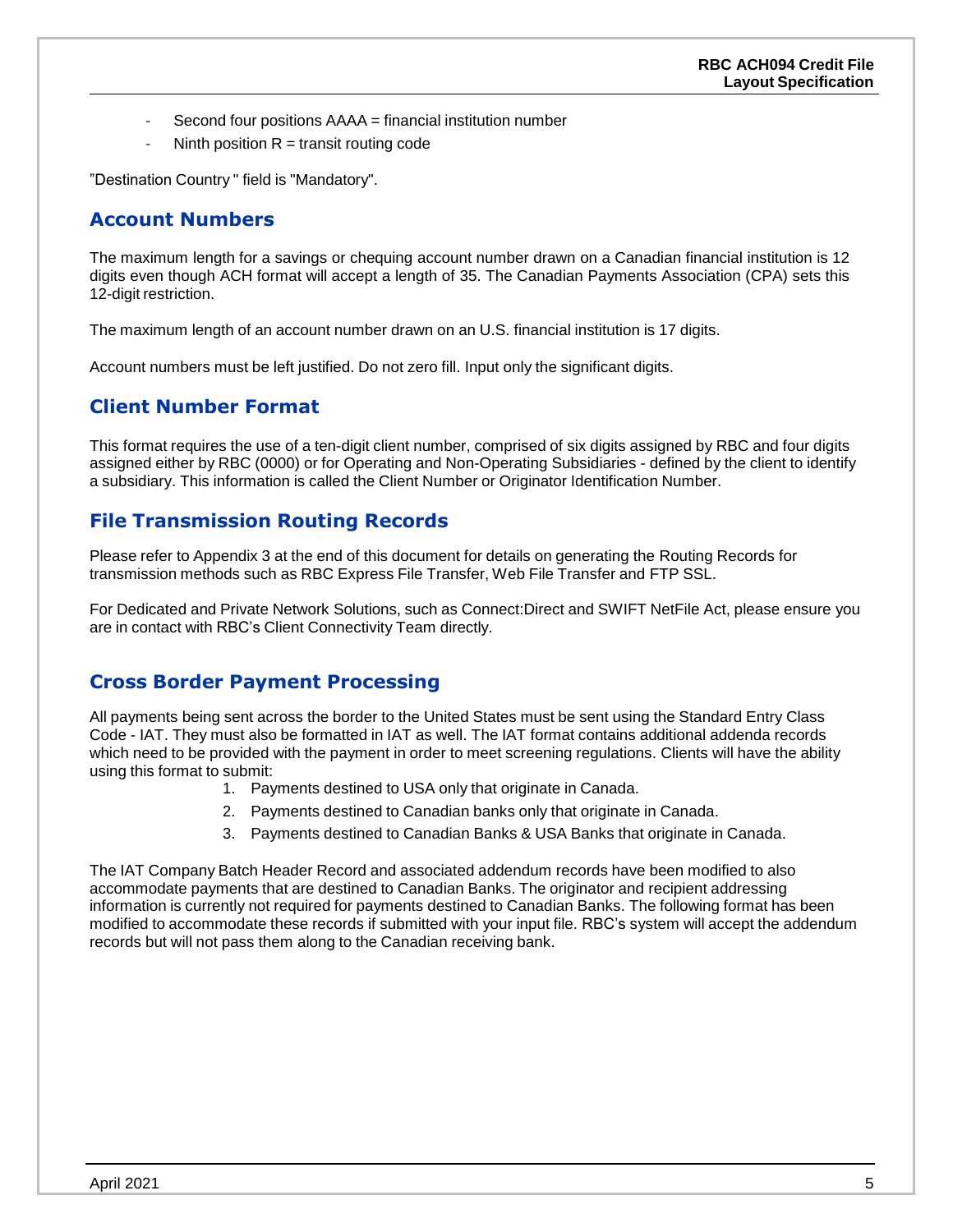### <span id="page-5-0"></span>**IAT Format - Originator & Receiver Name Format**

To ensure that payments are not rejected or processing is not delayed, formatting of the name record fields should follow these best practices:

- a. Always use the legal name of the Originator or Receiver
- b. If the legal name is longer than 35 characters, the first 35 characters must be used. Example: 123789 Canada Limited O/A Joe's Bowling Alley
	- Should be input as: 123789 Canada Limited O/A Joe's Bow
- c. Abbreviations or short forms should not be used Example: Use: Mickey Mouse District School Board Do Not Use: MMDSB

#### <span id="page-5-1"></span>**IAT Format - Originator & Receiver Address Format.**

To ensure that payments are not rejected by the receiving bank or processing is not delayed, formatting of the address records is as follows:

- a. All segments of the address fields be provided and correct formatting is used. Incorrect formatting may result in the payment being rejected by the receiving bank
- b. Each field must be left justified.
- c. Do not include leading/trailing spaces.
- d. Do not insert spaces or commas between the data elements.
- e. Hotels and/or Motels addresses are not permitted unless it is the permanent address of the receiver.
- f. Addresses for all Originators and/or Receivers must be the physical street address. Every effort on your part must be made to obtain the physical/street address. Use of a PO Box addresses will be reported on your Warnings Report.
- g. **Mandatory** use of the 2 digit ISO Country Codes. [http://www.iso.org/iso/country\\_codes/iso\\_3166\\_code\\_lists/country\\_names\\_and\\_code\\_elements](http://www.iso.org/iso/country_codes/iso_3166_code_lists/country_names_and_code_elements)
- h. Recommended where possible to use the 2 digit ISO Province or State codes.
- i. **Mandatory** Originator or Receiver **City and Province or State**
	- Data Elements must be separated by an asterisk \* and must end with a backslash \.
		- Examples: MONTREAL\*QC\ ATLANTA\*GA\
			- Reminder no leading spaces, left justify.
- j. Originator or Receiver **Country and Postal or Zip Code**
	- Data Elements must be separated by an asterisk \* and must end with a backslash \.
	- Examples: CA\*A1B2C3\ US\*123456789\
	- In some cases, the postal/zip code may be unknown or not applicable.
	- If the last data element is missing, do not include the asterisk \* but the backslash is still mandatory at the end. In the example if missing the Postal or Zip Code, the format would be: Country\ US\

Reminder – no leading spaces, left justify.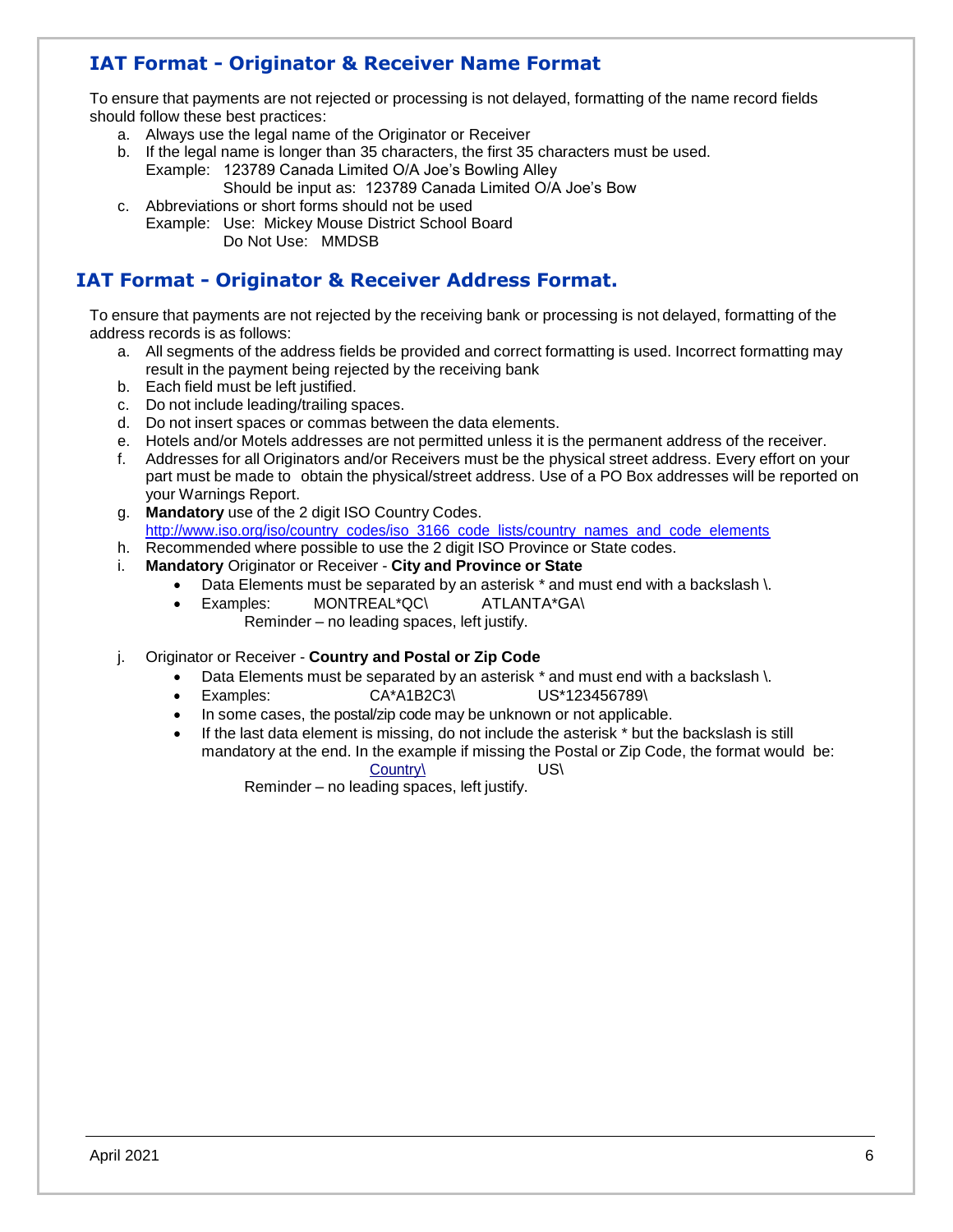### <span id="page-6-0"></span>**Identification of Additional Parties to an IAT Cross Border Payment**

International Payments can involve more parties then the two traditionally identified as Originator and Receiver; these are commonly known as "split-transactions' payments or "for further credit to" payments, where a third-party service provider originates and settles two separate transactions to complete the underlying payment transactions on behalf of the parties.

You are obligated to identify within an IAT Entry:

- 1. ACH Direct Payment Services (PAP-PAD)
	- a. the ultimate foreign beneficiary of the funds transfer when the proceeds from a debit IAT Entry from an account in the USA are for further credit to an ultimate foreign beneficiary that is a party other than the Originator of the debit IAT Entry, or
- 2. ACH Direct Deposits Service (PDS)
	- a. the foreign party ultimately funding a credit Southbound IAT Entry when that party is not the Originator of the credit IAT Entry.

The ultimate Payer (if not the Originator of the ACH Credit payment) must be identified in the Payment Related Information Field of the IAT Remittance Addenda Record.

#### Formatting of Additional Parties:

Must include the ultimate foreign payer's name, street address, city, state/province, postal/zip code, and 2 digit ISO Country Code.

Example: Johann Schmidt\*Mainzer Landstrasse 201\*60326 Frankfurt am Main\*DE\ ABC Company Ltd\*123 Londonderry Road\*Dublin\*IE\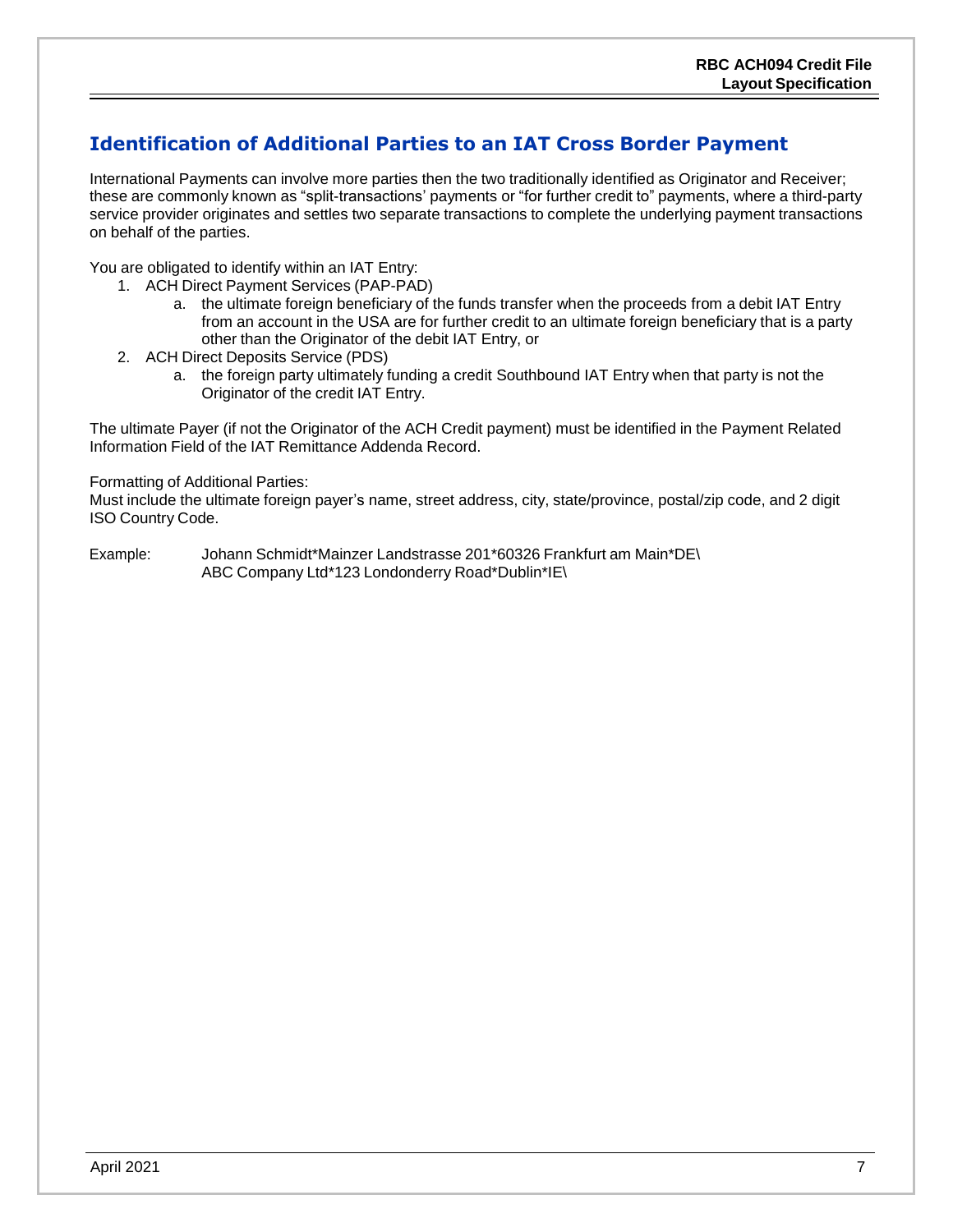## <span id="page-7-0"></span>**DESCRIPTION OF RECORD FORMATS**

#### <span id="page-7-1"></span>**Header Record**

This header record is used to delimit the beginning of each input file and must be the first record on each file.

Record is used for all variations of the ACH format. Should be the first record for:

- Payments destined to the United States & Canada using the IAT format.
- Payments destined to Canada using the CCD/PPD format.

| Field #         | <b>Character</b><br><b>Position</b> | <b>Field</b><br><b>Size</b> | <b>Format</b>           | <b>RBC Field</b><br><b>Name</b>       | <b>Data Requirements</b>                                                                                                                                                                                                   |
|-----------------|-------------------------------------|-----------------------------|-------------------------|---------------------------------------|----------------------------------------------------------------------------------------------------------------------------------------------------------------------------------------------------------------------------|
| 01              | $01 - 01$                           | $\mathbf{1}$                | N                       | <b>Record Type</b>                    | $\mathbf{1}$                                                                                                                                                                                                               |
| 02              | $02 - 03$                           | $\overline{2}$              | N                       | <b>Priority Code</b>                  | 01                                                                                                                                                                                                                         |
| 03              | $04 - 13$                           | $\overline{10}$             | <b>AN</b>               | Filler                                | <b>Blank fill</b>                                                                                                                                                                                                          |
| 04              | $14 - 23$                           | 10                          | $\overline{AN}$         | <b>Client Number</b>                  | 10 digit client number as follows: 6 digit client<br>number assigned by RBC Global Services and 4<br>digit subsidiary number assigned by the client.<br>(Where no subsidiary exists insert zeros as the last<br>4 digits). |
| 05              | 24-29                               | 6                           | N                       | <b>File Creation</b><br>Date          | Enter date file was created Format YYMMDD                                                                                                                                                                                  |
| 06              | $30 - 33$                           | $\overline{4}$              | <b>AN</b>               | <b>File Creation</b><br><b>Number</b> | 4 digit numeric to identify this file, must be different<br>from previous 9 numbers submitted for processing.<br>When submitting a test file, the FCN must be TEST                                                         |
| $\overline{07}$ | $34 - 34$                           | $\mathbf{1}$                | $\overline{AN}$         | File ID Modifier                      | Only Upper-case<br>$A-Z$ and $0-9$                                                                                                                                                                                         |
| $\overline{08}$ | $35 - 37$                           | $\overline{3}$              | N                       | <b>Record Size</b>                    | 094                                                                                                                                                                                                                        |
| 09              | $38 - 39$                           | $\overline{2}$              | $\overline{\mathsf{N}}$ | <b>Blocking Factor</b>                | 10                                                                                                                                                                                                                         |
| 10              | $40 - 40$                           | $\mathbf{1}$                | $\overline{\mathsf{N}}$ | <b>Format Code</b>                    | $\overline{1}$                                                                                                                                                                                                             |
| $\overline{11}$ | $41 - 63$                           | $\overline{23}$             | $\overline{AN}$         | <b>Destination</b><br><b>Bank</b>     | RBC Royal Bank or leave blank                                                                                                                                                                                              |
| 12              | 64-86                               | 23                          | $\overline{AN}$         | Company<br>Name                       | <b>Client Long Name</b>                                                                                                                                                                                                    |
| 13              | 87-94                               | 8                           | AN                      | Filler                                | <b>Blank fill</b>                                                                                                                                                                                                          |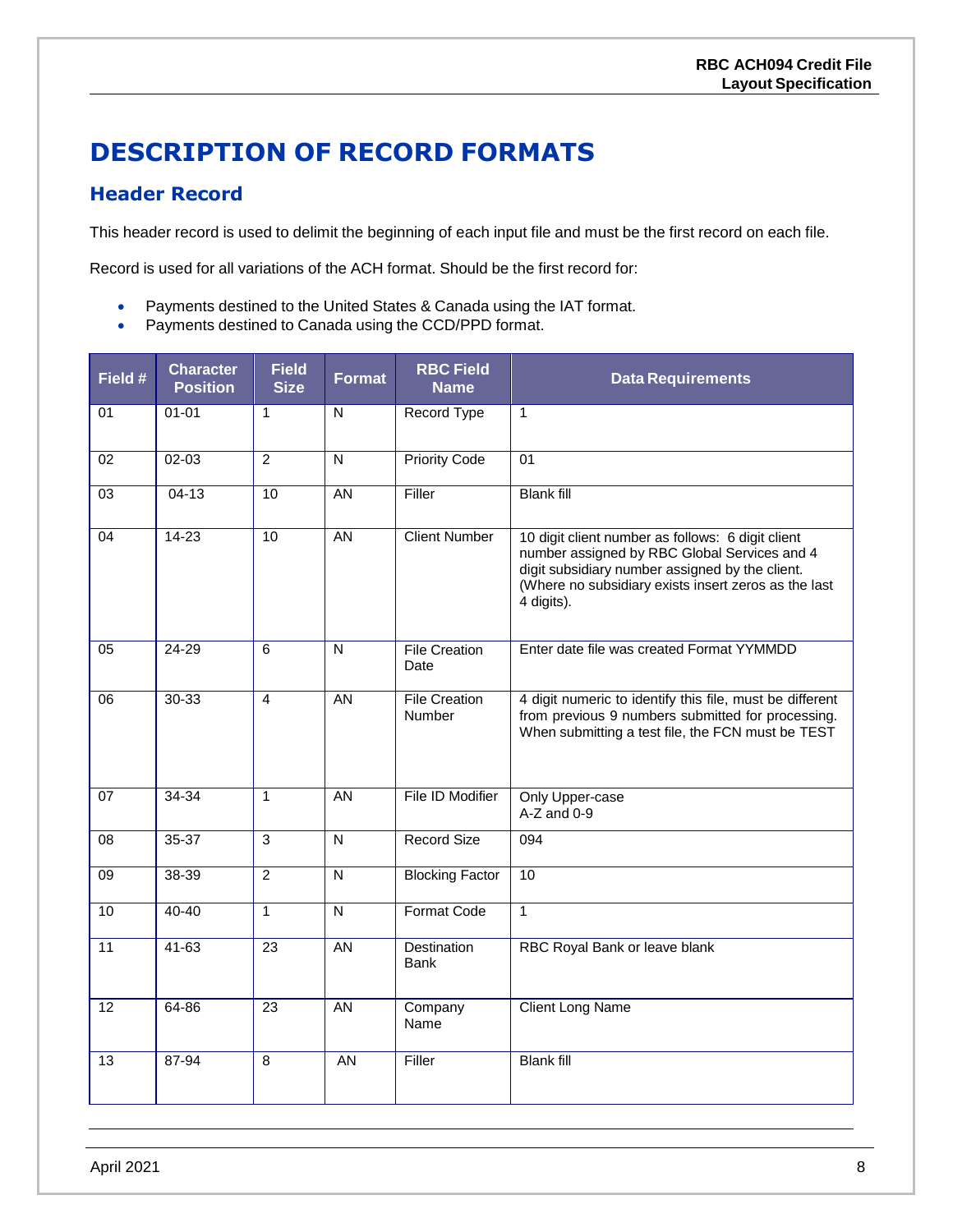## **IAT Formatted Records**

<span id="page-8-0"></span>**Format used for ALL payments destined to the USA Cross Border Payments**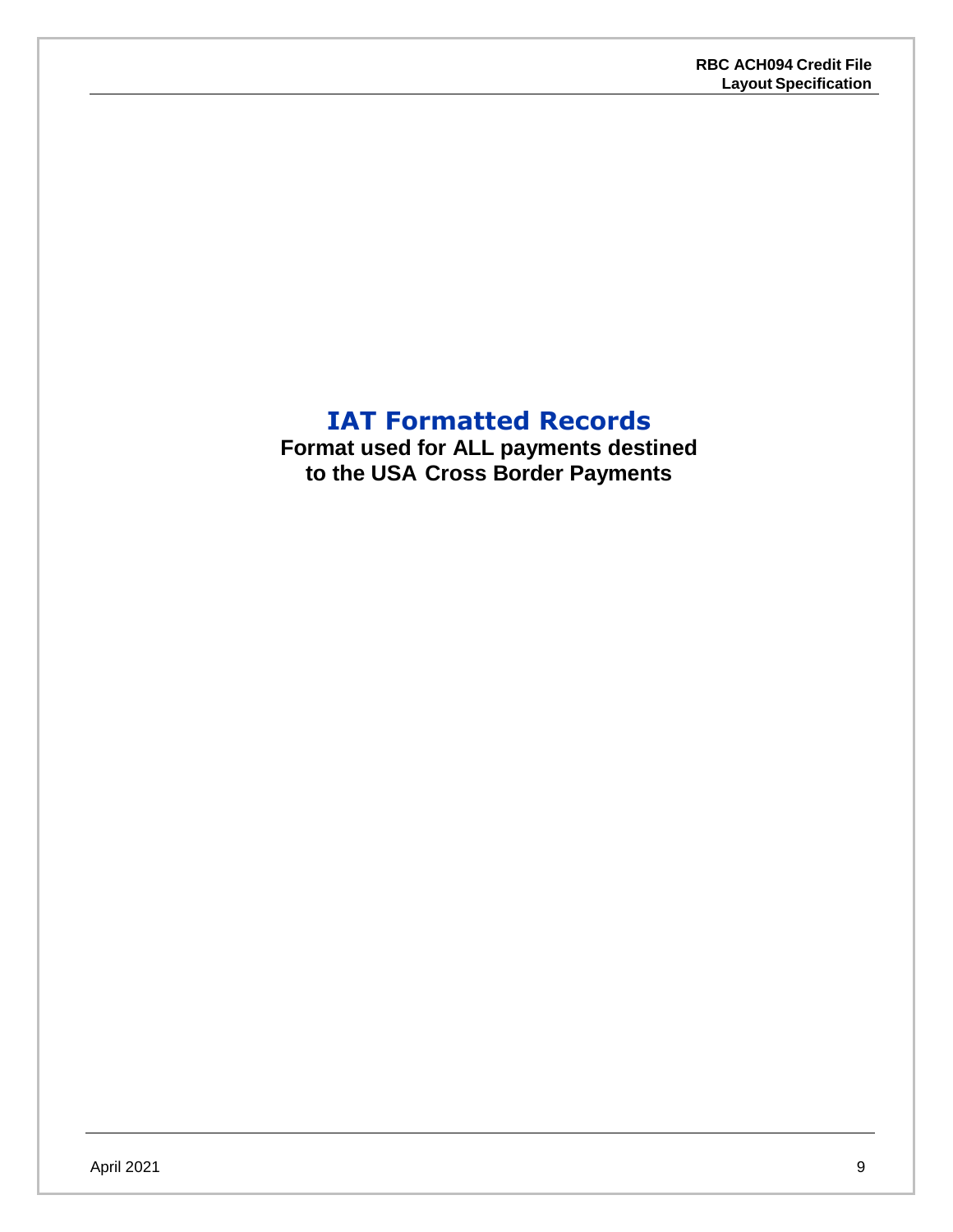### <span id="page-9-0"></span>**IAT Company/Batch Header Record**

#### **For Payments destined to US Banks and Canadian Banks**

This record identifies the client and destination of the payments included in the batch. The information contained in the company/batch record applies uniformly to all subsequent entry detail records in the batch. Only one destination country is permitted per batch.

This record can also be used to send payments to Canadian Banks.

| Field # | <b>Character</b><br><b>Position</b> | <b>Field</b><br><b>Size</b> | <b>Format</b> | <b>RBC Field</b><br><b>Name</b>         | <b>Data Requirements</b>                                                                                                                                                                                                                                                                       |
|---------|-------------------------------------|-----------------------------|---------------|-----------------------------------------|------------------------------------------------------------------------------------------------------------------------------------------------------------------------------------------------------------------------------------------------------------------------------------------------|
| 01      | $01 - 01$                           | 1                           | N             | <b>Record Type</b>                      | 5                                                                                                                                                                                                                                                                                              |
| 02      | $02 - 04$                           | 3                           | N             | Service<br>Identifier                   | 220 Credit transactions                                                                                                                                                                                                                                                                        |
| 03      | $05 - 20$                           | 16                          | AN            | Filler                                  | Leave Blank<br>For forward IAT entries, this field should be left blank.                                                                                                                                                                                                                       |
| 04      | $21 - 22$                           | $\overline{2}$              | AN            | Foreign<br>Exchange<br>Ind              | fixed to variable<br><b>FV</b><br><b>VF</b><br>variable to fixed<br>FF.<br>fixed to fixed<br>or leave blank                                                                                                                                                                                    |
| 05      | 23-23                               | 1                           | N             | Foreign<br>Exchange<br>Reference<br>Ind | Code used to indicate the content of the Foreign<br>Exchange Reference Field. Code values for this field<br>are:<br>1 - Foreign Exchange Rate;<br>2 - Foreign Exchange Reference Number; or<br>3 - Space Filled.                                                                               |
| 06      | 24-38                               | 15                          | AN            | Foreign Ex<br>Reference                 | Rate, reference number or leave blank<br>Contains either the foreign exchange rate used to<br>execute the foreign exchange conversion of an IAT<br>entry or another reference to the foreign exchange<br>transaction. Content is defined by the Foreign<br>Exchange Reference Indicator Field. |
| 07      | 39-40                               | 2                           | AN            | Destination<br>Country                  | <b>Mandatory</b><br>Destination Country of Payment:<br><b>United States</b><br>US<br>CA<br>Canada                                                                                                                                                                                              |
| 08      | $41 - 50$                           | 10                          | AN            | Client<br>Number                        | 10-digit client number as follows: 6-digit client number<br>assigned by RBC and 4-digit subsidiary number<br>assigned by the client. (Where no subsidiary exists<br>insert zeros as the last 4 digits).                                                                                        |
| 09      | $51 - 53$                           | 3                           | AN            | Standard<br><b>Entry Class</b><br>Code  | <b>IAT</b>                                                                                                                                                                                                                                                                                     |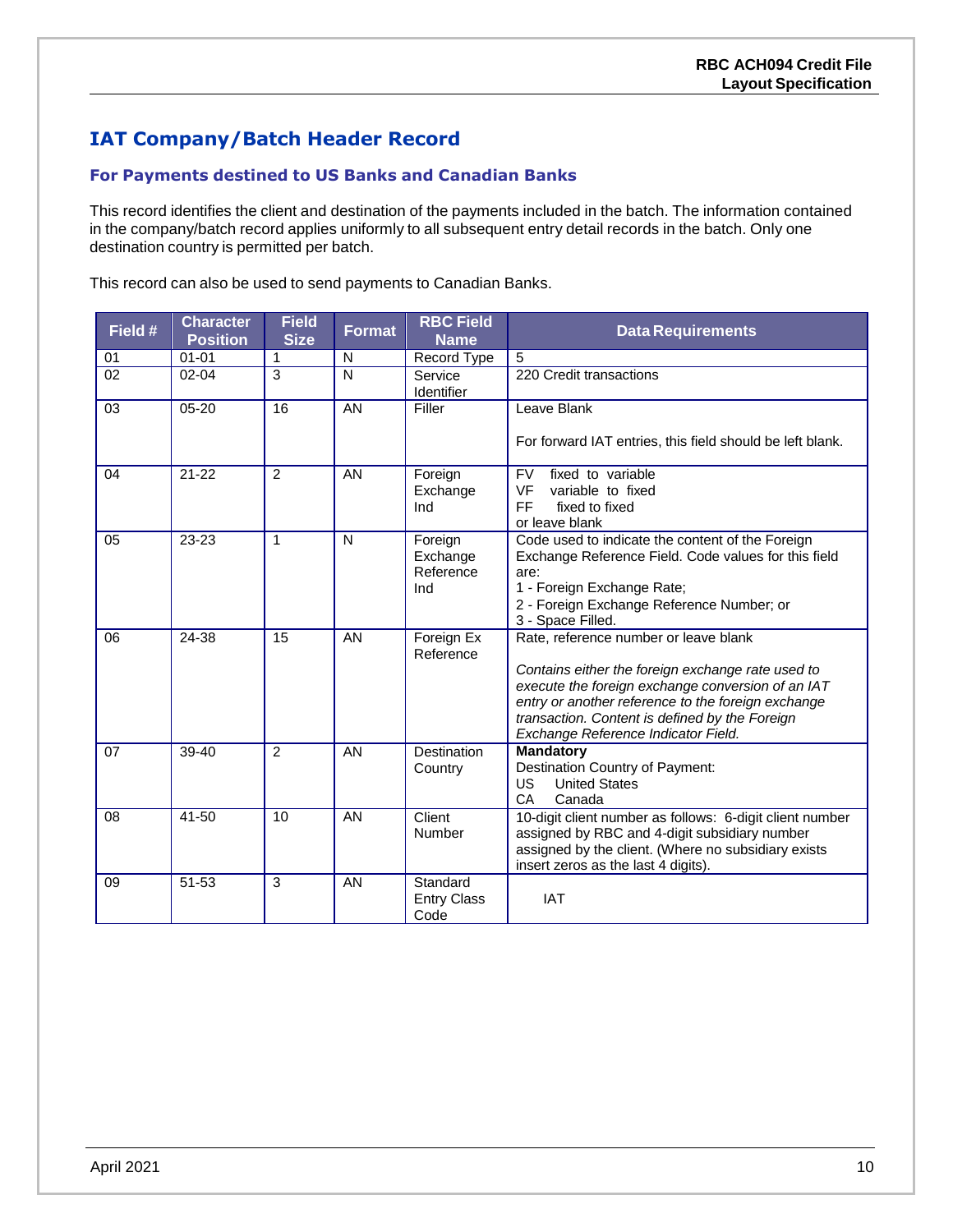#### **RBC ACH094 Credit File Layout Specification**

| Field # | <b>Character</b><br><b>Position</b> | <b>Field</b><br><b>Size</b> | <b>Format</b> | <b>RBC Field</b><br><b>Name</b> | <b>Data Requirements</b>                                                                                                                                                                                                                                                                                                                                                                        |
|---------|-------------------------------------|-----------------------------|---------------|---------------------------------|-------------------------------------------------------------------------------------------------------------------------------------------------------------------------------------------------------------------------------------------------------------------------------------------------------------------------------------------------------------------------------------------------|
| 10      | $54 - 63$                           | 10                          | AN            | Company<br>Entry<br>Description | Mandatory for USA destined payments - provide a<br>description of the purpose of the entry which will be<br>displayed to the Receiver.<br>Examples:<br><b>GAS BILL</b><br>$\bullet$<br><b>REG SALARY</b><br><b>INS PREM</b><br><b>PURCHASE</b><br>DO NOT use for INVOICE or Reference Numbers.<br>Optional - For Canadian Banks - information will be<br>added to the Electronic Message field. |
| 11      | 64-66                               | 3                           | AN            | Origination<br>Currency<br>Code | <b>USD or CAD</b><br>If left blank will default to currency of Service                                                                                                                                                                                                                                                                                                                          |
| 12      | 67-69                               | 3                           | AN            | Destination<br>Currency<br>Code | <b>USD</b> or <b>CAD</b><br>Note: destination currency cannot be CAD for<br>payments destined to the United States.                                                                                                                                                                                                                                                                             |
| 13      | 70-75                               | 6                           | N             | Due Date                        | Payment date, format YYMMDD.<br>For Payments Destined to USA: today or greater<br>maximum of 173 days.<br>For Payments Destined to CAD: credits can be 30<br>days in the past or 173 days in the future.                                                                                                                                                                                        |
| 14      | 76-78                               | 3                           | N             | Filler                          | Blanks or information entered will be ignored                                                                                                                                                                                                                                                                                                                                                   |
| 15      | 79-79                               | 1                           | AN            | Filler                          | Enter 1 or leave blank                                                                                                                                                                                                                                                                                                                                                                          |
| 16      | 80-87                               | 8                           | ${\sf N}$     | Filler                          | Blanks or information entered will be ignored.                                                                                                                                                                                                                                                                                                                                                  |
| 17      | 88-94                               | 7                           | N             | Batch<br>Number                 | Must be sequential within file                                                                                                                                                                                                                                                                                                                                                                  |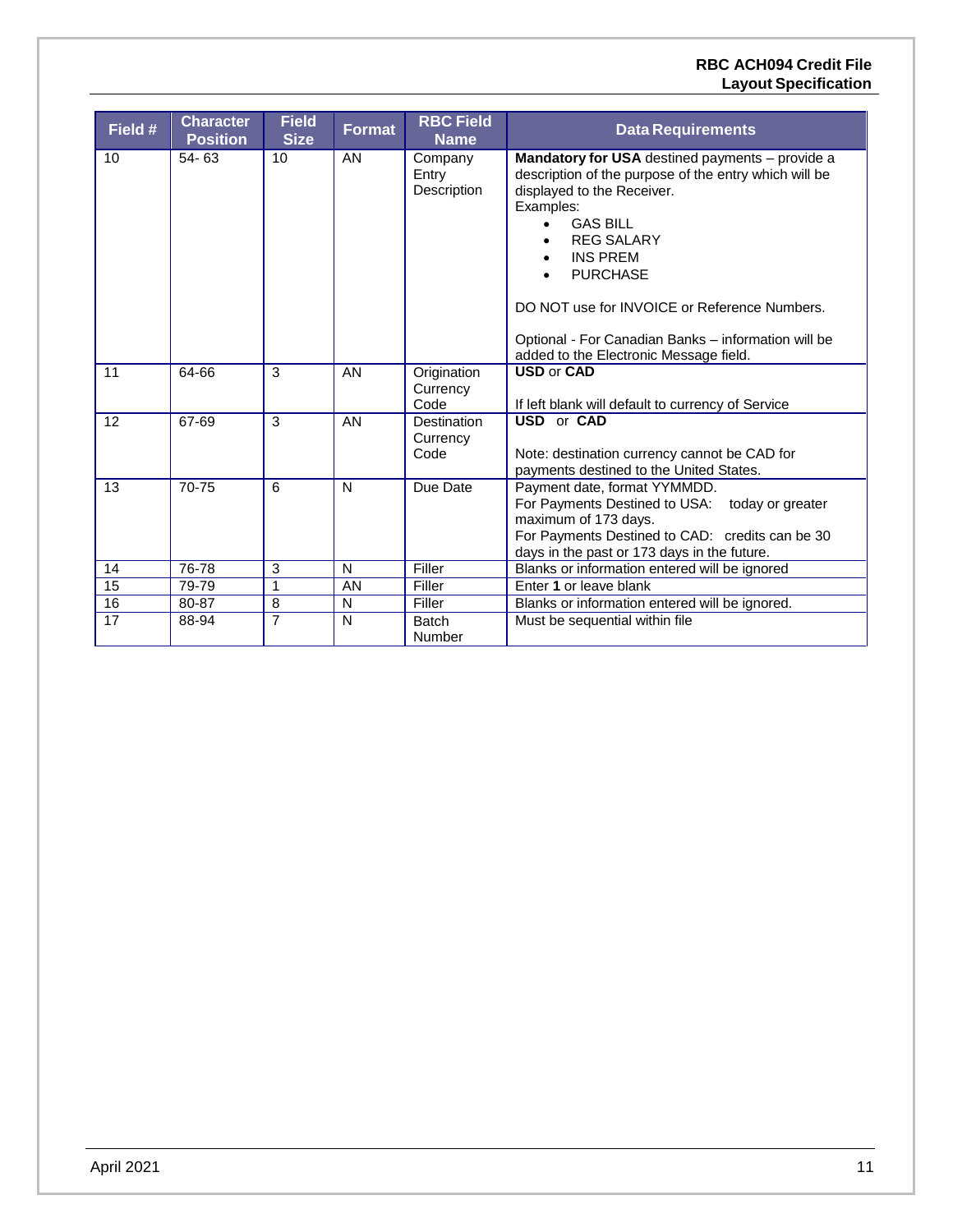### <span id="page-11-0"></span>**IAT Entry Detail Record**

#### **For Payments Destined to United States and Canada**

The **mandatory** entry detail record contains the basic information to post the transaction to the customer's account held at a Financial Institution in the United States of America.

This record can also be used to send payments to Canadian Banks.

| <b>Field</b><br># | <b>Character</b><br><b>Position</b> | <b>Field</b><br><b>Size</b> | <b>Format</b> | <b>RBC Field</b><br><b>Name</b>                                         | <b>Data Requirements</b>                                                                                                                                                                                                                   |
|-------------------|-------------------------------------|-----------------------------|---------------|-------------------------------------------------------------------------|--------------------------------------------------------------------------------------------------------------------------------------------------------------------------------------------------------------------------------------------|
| 01                | $01 - 01$                           | 1                           | N             | Record Type                                                             | 6                                                                                                                                                                                                                                          |
| $\overline{02}$   | $02 - 03$                           | $\overline{2}$              | N             | Transaction<br>Code                                                     | 22 Demand credit<br>23 Demand pre-note<br>32 Savings credit<br>33 Savings pre-note<br>Enter the appropriate transaction code. This is a<br>mandatory field for all USA destined payments.                                                  |
| 03                | $04 - 12$                           | 9                           | N             | <b>USA Bank</b><br>Routing<br>Number<br>CAN Bank &<br>Transit<br>Number | For USA Banks:<br>ABA number of Customer's Bank<br>For Canadian banks:<br>Enter 4 digit bank number followed by the 5 digit transit.                                                                                                       |
| 04                | $13 - 16$                           | 4                           | N             | Number of<br>Addenda<br>Records                                         | Mandatory - This represents the number of addenda<br>records associated with the Entry Detail Record.                                                                                                                                      |
| 05                | 17-29                               | 13                          | AN            | <b>Blank</b>                                                            | Blank - spaces                                                                                                                                                                                                                             |
| 06                | 30.39                               | 10                          | AN            | Amount                                                                  | Format \$\$\$\$\$\$\$\$¢¢<br>Amount to be in the currency of the service.                                                                                                                                                                  |
| 07                | $40 - 74$                           | 35                          | AN            | Account<br>Number                                                       | Customer Account number, field must be left justified,<br>do not zero fill. Enter significant digits only.                                                                                                                                 |
| 08                | 75-76                               | $\overline{2}$              | AN            | Filler                                                                  | Leave Blank                                                                                                                                                                                                                                |
| 09                | $77 - 77$                           | $\mathbf{1}$                | <b>AN</b>     | Filler                                                                  | Leave Blank                                                                                                                                                                                                                                |
| 10                | 78-78                               | $\mathbf{1}$                | AN            | Filler                                                                  | Leave Blank                                                                                                                                                                                                                                |
| 11                | 79-79                               | 1                           | N             | Addenda<br>Record<br>Indicator                                          | Mandatory - one or more addenda record follows entry.<br>$Must =$                                                                                                                                                                          |
| 12                | 80-94                               | 15                          | N             | <b>US Trace</b><br>Number                                               | If filled, trace number will be stored on the RBC system<br>in the Electronic Message field. This information will be<br>part of any returns data file. This information is also<br>passed in payments details destined to FI's in Canada. |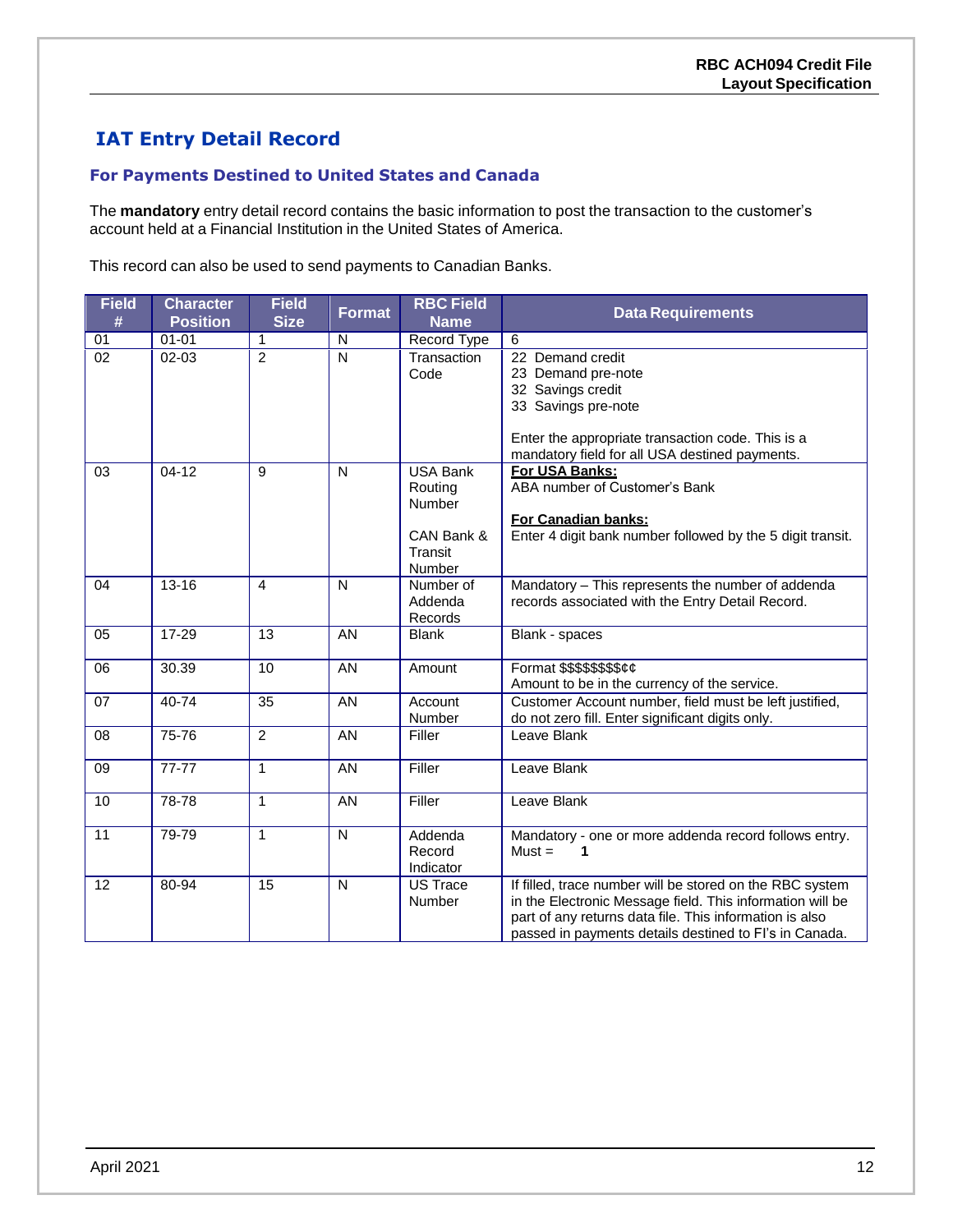#### **1st IAT Addenda Record – Customer/Receiver Information**

This **mandatory** record for all payments destined to the U.S.A. and to Canada. This record contains information pertaining to the recipient of the payment. This record must follow the IAT Entry Detail Record.

| <b>Field</b><br># | <b>Character</b><br><b>Position</b> | <b>Field</b><br><b>Size</b> | <b>Format</b> | <b>RBC Field</b><br><b>Name</b>           | <b>Data Requirements</b>                                                                                                                                                                                                                                                                                                                                                                                                                                                                                                                                       |
|-------------------|-------------------------------------|-----------------------------|---------------|-------------------------------------------|----------------------------------------------------------------------------------------------------------------------------------------------------------------------------------------------------------------------------------------------------------------------------------------------------------------------------------------------------------------------------------------------------------------------------------------------------------------------------------------------------------------------------------------------------------------|
| 01                | $01 - 01$                           | 1                           | N             | Record Type                               | $\overline{7}$                                                                                                                                                                                                                                                                                                                                                                                                                                                                                                                                                 |
| 02                | $02 - 03$                           | 2                           | N             | Addendum<br><b>Type Code</b>              | 10                                                                                                                                                                                                                                                                                                                                                                                                                                                                                                                                                             |
| $\overline{03}$   | 04-06                               | $\overline{3}$              | AN            | Transaction<br>Type Code                  | Mandatory for payments destined to the USA- This<br>field contains a three-character code used to identify<br>the type of transaction. Select one of the following<br>values:<br>ANN" (Annuity),<br>BUS"(Business/Commercial)DEP (Deposit),<br>LOA (Loan),<br>MIS (Miscellaneous),<br>MOR (Mortgage),<br>PEN (Pension),<br>RLS (Rent/Lease),<br>SAL (Salary/Payroll),<br>$\mathsf{TAX}$ (Tax)<br>For Payments destined to Canada, enter the 3 digit<br>CPA Transaction Code. If left blank, CPA code from<br>Service Profile will default. Refer to Appendix 2 |
| 04                | $07 - 24$                           | 18                          | N             | Foreign<br>Payment<br>Amount              | Zero Fill or enter the Canadian \$\$ amount if converted<br>\$\$\$\$\$\$\$\$\$\$\$\$\$\$\$\$&                                                                                                                                                                                                                                                                                                                                                                                                                                                                  |
| 05                | $25 - 46$                           | 22                          | AN            | Filler                                    | Leave Blank                                                                                                                                                                                                                                                                                                                                                                                                                                                                                                                                                    |
| $\overline{06}$   | 47-81                               | 35                          | AN            | Customer/<br>Receiver<br>Name             | Enter the Legal name of the Customer or<br>Company. No special characters<br>Refer to section Originator & Receiver Name<br>Format.                                                                                                                                                                                                                                                                                                                                                                                                                            |
| 07                | 82-87                               | 6                           | AN            | Filler                                    | Leave Blank                                                                                                                                                                                                                                                                                                                                                                                                                                                                                                                                                    |
| 08                | 88-94                               | $\overline{7}$              | N             | <b>Entry Detail</b><br>Sequence<br>Number | This number is the same as the last seven digits of the<br>trace number of the related Entry Detail Record or<br>leave blank.                                                                                                                                                                                                                                                                                                                                                                                                                                  |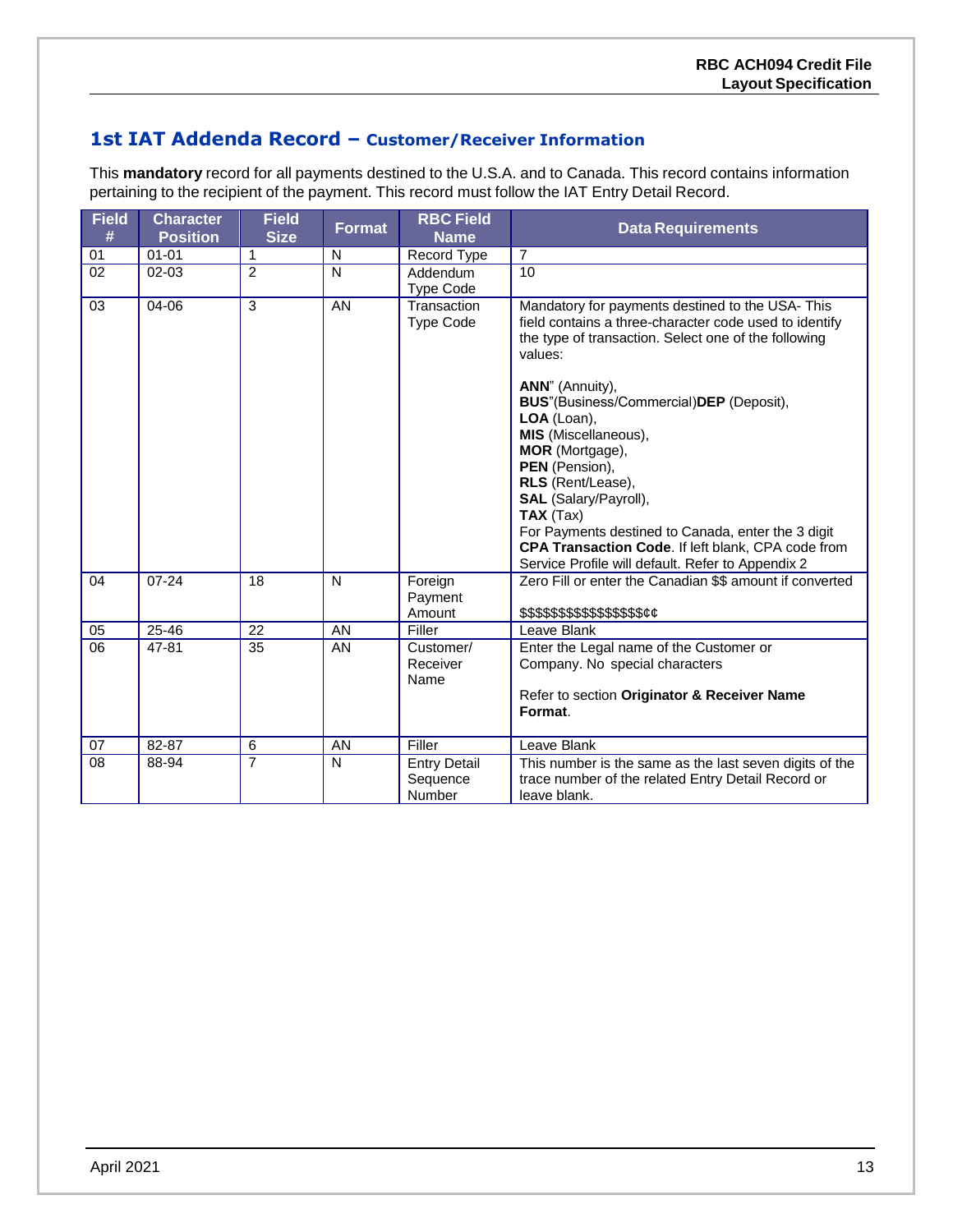### **2nd IAT Addenda Record – Originator Information**

This **mandatory** record is for all payments destined to the U.S.A. It contains addressing information and must follow the 1<sup>st</sup> IAT Addenda Record.

For payments destined to Canadian Banks, this record is optional. RBC will not edit or forward information to the Canadian Banks.

| <b>Field</b><br># | <b>Character</b><br><b>Position</b> | <b>Field</b><br><b>Size</b> | <b>Format</b> | <b>RBC Field</b><br><b>Name</b>                  | <b>Data Requirements</b>                                                                                                                                                                                             |
|-------------------|-------------------------------------|-----------------------------|---------------|--------------------------------------------------|----------------------------------------------------------------------------------------------------------------------------------------------------------------------------------------------------------------------|
| 01                | $01 - 01$                           |                             | N             | Record Type                                      | $\overline{7}$                                                                                                                                                                                                       |
| 02                | $02 - 03$                           | $\overline{2}$              | N             | Addendum<br><b>Type Code</b>                     | 11                                                                                                                                                                                                                   |
| 03                | 04-38                               | 35                          | AN            | <b>Client Long</b><br>Name                       | <b>Mandatory</b><br>Enter the Legal name of the originator of the payment.<br>Do not abbreviate or use an acronyms.                                                                                                  |
| 04                | 39-73                               | 35                          | AN.           | <b>Client Street</b><br>Address                  | <b>Mandatory</b><br>Enter the full physical address of the originator of the<br>payment. Do not use PO Box numbers. This must be the<br>street address.<br>Refer to section Originator & Receiver Address<br>Format. |
| 05                | 74-87                               | 14                          | AN            | Filler                                           | Leave Blank                                                                                                                                                                                                          |
| 06                | 88-94                               | 7                           | N             | <b>Entry Detail</b><br>Sequence<br><b>Number</b> | This number is the same as the last seven digits of the<br>trace number of the related Entry Detail Record or leave<br>blank.                                                                                        |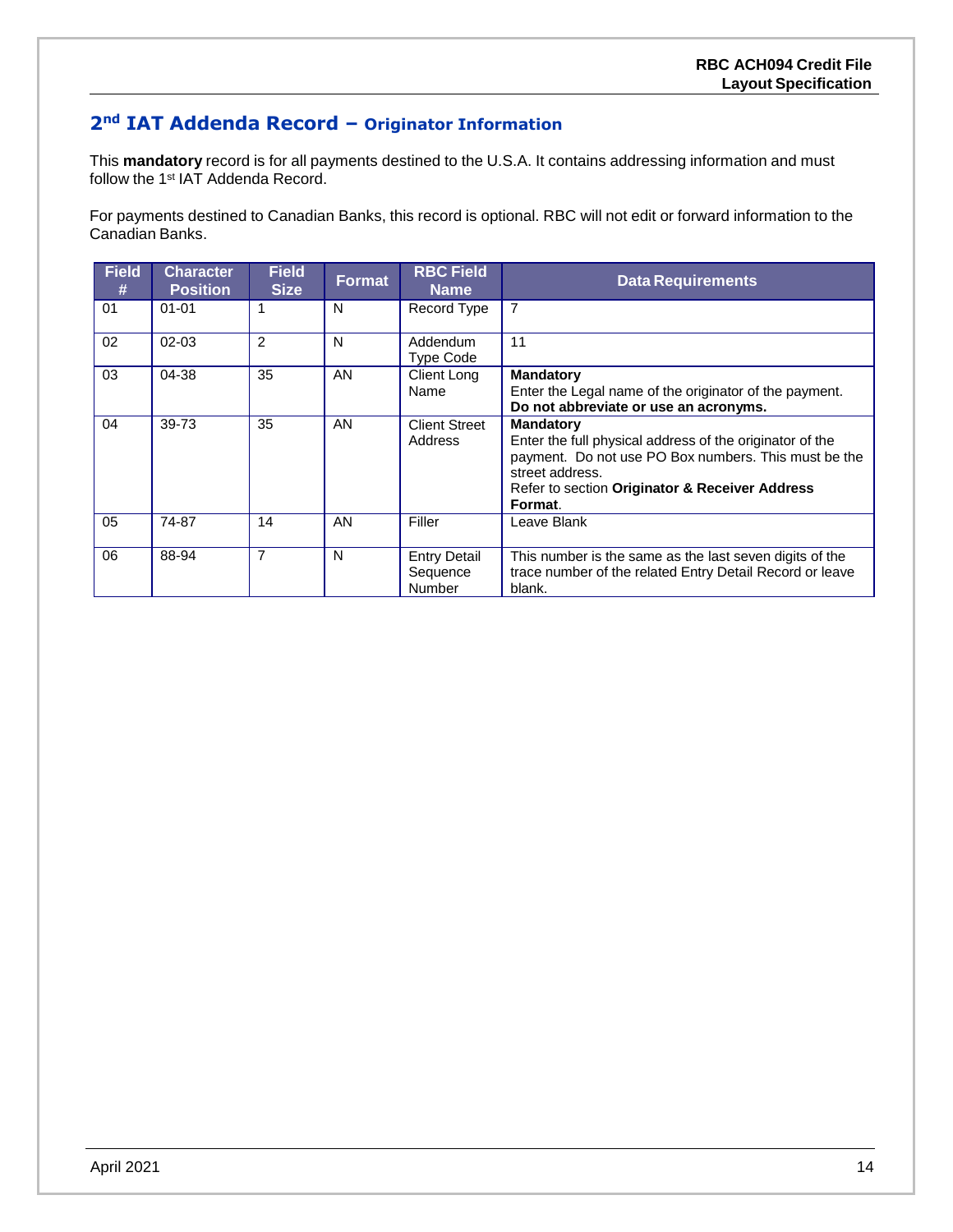#### **3rd IAT Addenda Record – Originator Address Information**

This **mandatory** record is for all payments destined to the U.S.A. It contains addressing information of the originating bank and must follow the 2<sup>nd</sup> IAT Addenda Record.

For payments destined to Canadian Banks, this record is optional. RBC will not edit or forward information to the Canadian Banks.

| <b>Field</b><br># | <b>Character</b><br><b>Position</b> | <b>Field</b><br><b>Size</b> | <b>Format</b> | <b>RBC Field</b><br><b>Name</b>                        | <b>Data Requirements</b>                                                                                                                                                                                                                                                                                                                                                                       |
|-------------------|-------------------------------------|-----------------------------|---------------|--------------------------------------------------------|------------------------------------------------------------------------------------------------------------------------------------------------------------------------------------------------------------------------------------------------------------------------------------------------------------------------------------------------------------------------------------------------|
| 01                | $01 - 01$                           | 1                           | N             | Record Type                                            | $\overline{7}$                                                                                                                                                                                                                                                                                                                                                                                 |
| 02                | $02 - 03$                           | $\overline{2}$              | N             | Addendum Type<br>Code                                  | 12                                                                                                                                                                                                                                                                                                                                                                                             |
| 03                | 04-38                               | 35                          | AN            | Originator City &<br>Province/State                    | <b>Mandatory</b><br>This field must contain the city and state or province of<br>the Originator.<br>An asterisk ("*") MUST be the delimiter between the<br>data elements, and the backslash ("\") MUST be the<br>terminator following the last data element.<br>Example: Montreal*QC\<br>Refer to section Originator & Receiver Address                                                        |
| 04                | 39-73                               | 35                          | AN            | <b>Originator Country</b><br>& Postal Code/Zip<br>Code | <b>Mandatory Country code</b><br>This field contains the ISO 2 digit country and postal/zip<br>code of the Originator.<br>An asterisk ("*") MUST be the delimiter between the<br>data elements, and the backslash ("\") MUST be the<br>terminator following the last data element. Do not use<br>periods.<br>Example: CA* A1B2C3\<br>Refer to section Originator & Receiver Address<br>Format. |
| 05                | 74-87                               | 14                          | AN            | Filler                                                 | Leave Blank                                                                                                                                                                                                                                                                                                                                                                                    |
| 06                | 88-94                               | $\overline{7}$              | N             | <b>Entry Detail</b><br>Sequence Number                 | This number is the same as the last seven digits of the<br>trace number of the related Entry Detail Record or leave<br>blank.                                                                                                                                                                                                                                                                  |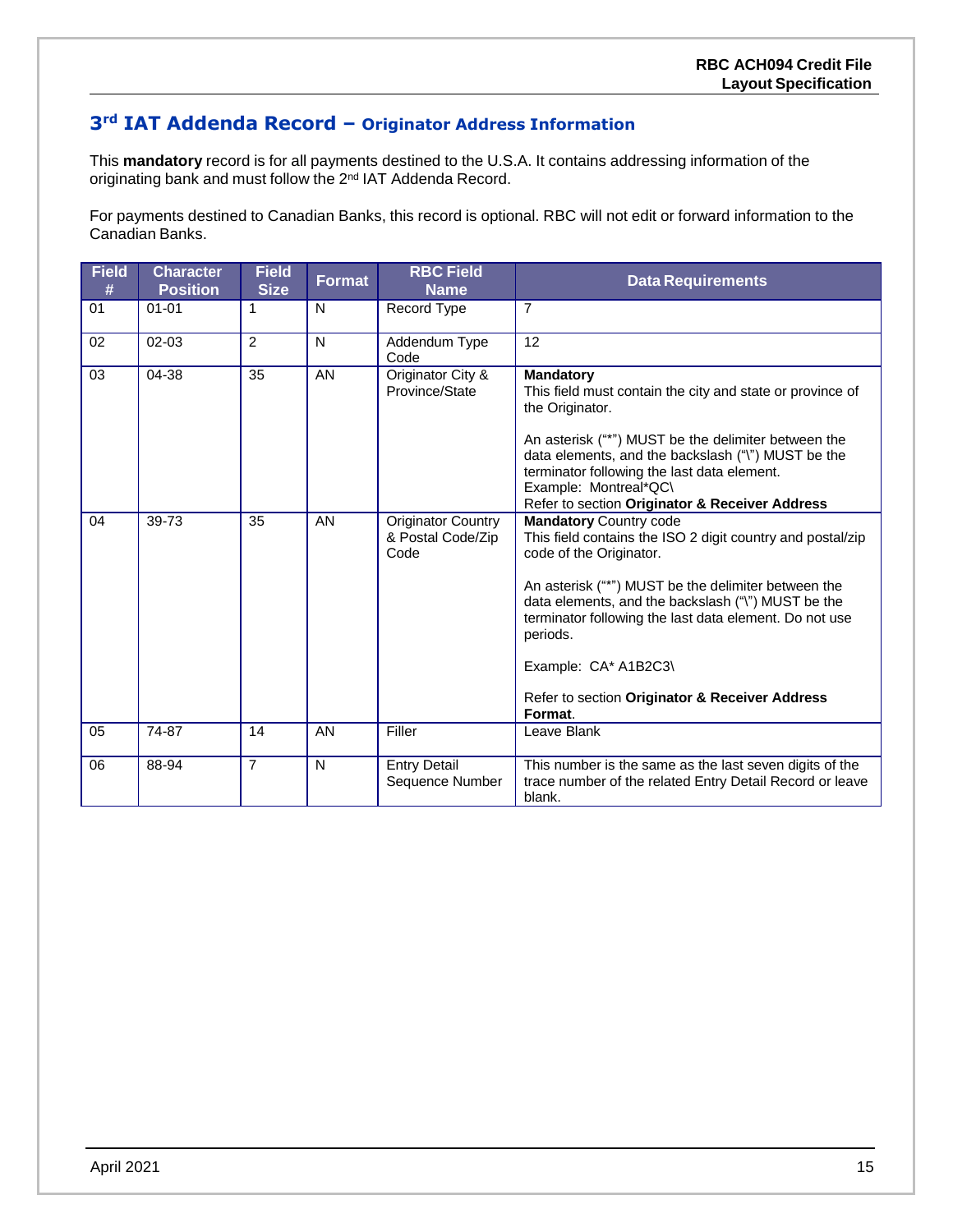#### **4th IAT Addenda Record – Originator Bank Information**

This record is for all payments destined to the U.S.A. It contains information pertaining to the Originating Bank and must follow the 3<sup>rd</sup> IAT Addenda Record.

FOR **BUSINESS CLIENTS** – **OPTIONAL** - RBC will create this record if not included in input file.

FOR **Indirect Clearers FI CLIENTS** – **MANDATORY –** if you are the Originating Bank, enter your own banking information. If you are processing on behalf of another Financial Institution, enter that FI's information.

For payments destined to Canadian Banks, this record is optional. RBC will not edit or forward information to the Canadian Banks.

| <b>Field</b><br># | <b>Character</b><br><b>Position</b> | <b>Field</b><br><b>Size</b> | <b>Format</b> | <b>RBC Field</b><br><b>Name</b>                                          | <b>Data Requirements</b>                                                                                                                                                                                                                                                   |
|-------------------|-------------------------------------|-----------------------------|---------------|--------------------------------------------------------------------------|----------------------------------------------------------------------------------------------------------------------------------------------------------------------------------------------------------------------------------------------------------------------------|
| 01                | $01 - 01$                           | 1                           | N             | Record Type                                                              | $\overline{7}$                                                                                                                                                                                                                                                             |
| 02                | $02 - 03$                           | $\overline{2}$              | N             | Addendum<br><b>Type Code</b>                                             | 13                                                                                                                                                                                                                                                                         |
| 03                | 04-38                               | 35                          | AN            | Originator Bank<br>Name                                                  | Enter the name of the bank originating the payments.<br>For Business Clients must always be<br>Royal Bank of Canada, Toronto<br>For Banks/Financial Institutions originating payments on<br>behalf of their clients: Enter the originating banks<br>information            |
| 04                | 39-40                               | $\overline{2}$              | AN            | Originating DFI<br><b>ID Number</b><br>Qualifier                         | This field contains a 2-digit code that identifies the<br>numbering scheme used in the Originating DFI<br>Identification Number Field. Code values for this field are:<br>Enter:<br>01<br><b>National Clearing System Number;</b><br>BIC Code; or<br>2<br>3<br><b>IBAN</b> |
| 05                | $41 - 74$                           | 34                          | AN            | Originating<br><b>Bank</b><br>Identification<br>(Bank/Routing<br>Number) | <b>For Business Clients</b><br><b>Enter - 0003</b><br>For Bank/FI clients, enter the appropriate bank number<br>based on the DFI ID # Qualifier.                                                                                                                           |
| 06                | 75-77                               | 3                           | AN            | Originating DFI<br><b>Branch Country</b><br>Code                         | This field contains a 2-digit code as approved by the<br>International Organization for Standardization (ISO) used<br>to identify the country in which the branch of the bank<br>that originated the entry is located.<br>Left Justify with SPACE in the last digit.       |
| 07                | 78-87                               | 10                          | AN            | Filler                                                                   | Leave Blank                                                                                                                                                                                                                                                                |
| 08                | 88-94                               | $\overline{7}$              | N             | <b>Entry Detail</b><br>Sequence<br>Number                                | This number is the same as the last seven digits of the<br>trace number of the related Entry Detail Record or leave<br>blank.                                                                                                                                              |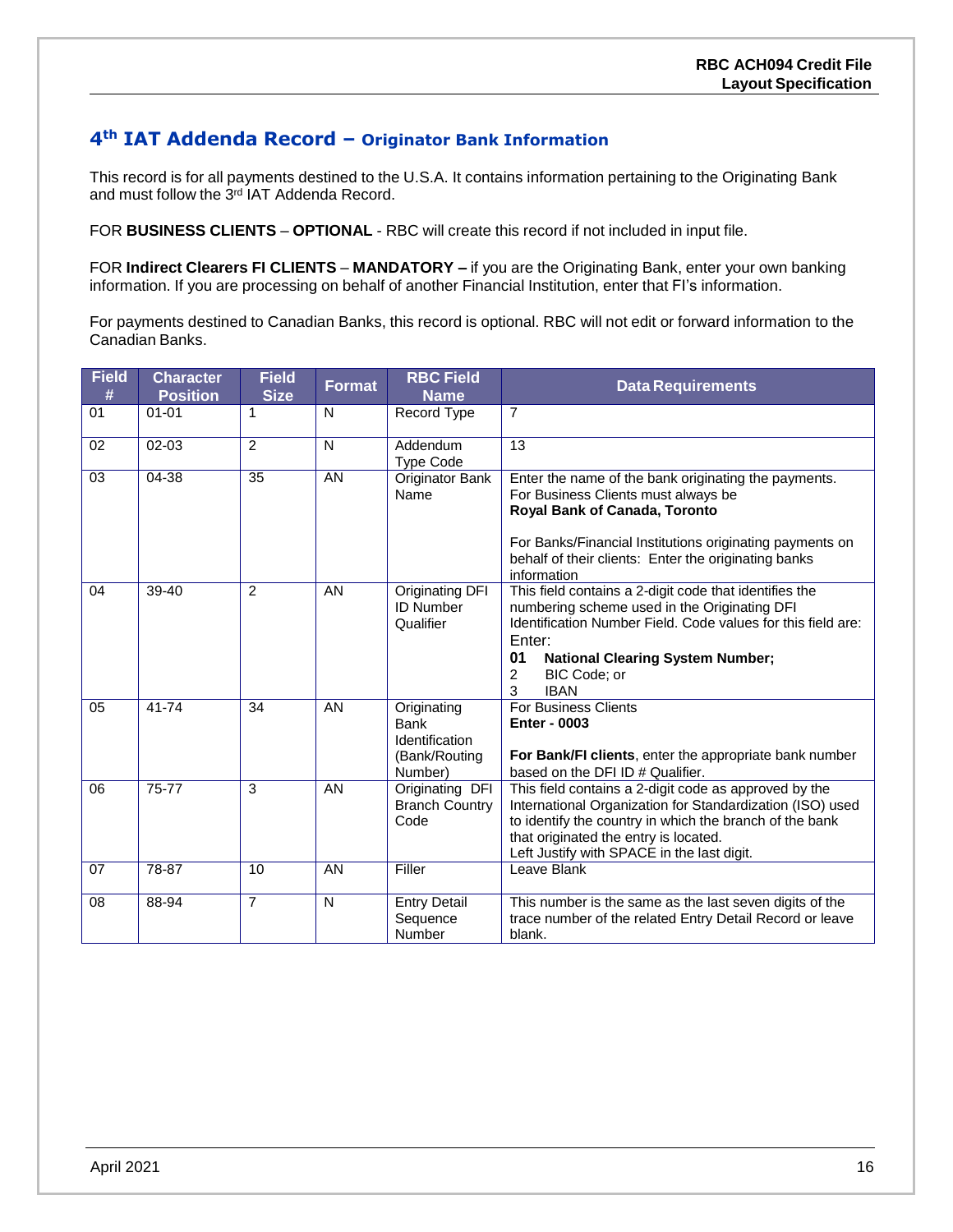#### **5th IAT Addenda Record – Receiving Bank Information**

This **optional** record is for all payments destined to the USA and Canada. It contains addressing information pertaining to the destination bank and must follow the 4<sup>th</sup> IAT Addenda Record.

If this record is not included in the file, RBC will create this addenda record on behalf of all clients.

RBC will not edit or forward information to the Canadian Banks.

| <b>Field</b><br># | <b>Character</b><br><b>Position</b> | <b>Field</b><br><b>Size</b> | Format | <b>RBC Field</b><br><b>Name</b>                        | <b>Data Requirements</b>                                                                                                                                                                                                                          |
|-------------------|-------------------------------------|-----------------------------|--------|--------------------------------------------------------|---------------------------------------------------------------------------------------------------------------------------------------------------------------------------------------------------------------------------------------------------|
| 01                | $01 - 01$                           | 1                           | N      | Record Type                                            | $\overline{7}$                                                                                                                                                                                                                                    |
| 02                | $02 - 03$                           | 2                           | N      | Addendum<br><b>Type Code</b>                           | 14                                                                                                                                                                                                                                                |
| 03                | 04-38                               | 35                          | AN     | Customer<br><b>Bank Name</b>                           | Enter the name of the bank that the payment is destined to.<br>Can leave blank if payment destined to Canadian bank.                                                                                                                              |
| 04                | 39-40                               | $\mathfrak{p}$              | AN     | Receiving DFI<br><b>ID Number</b><br>Qualifier         | This field contains a 2-digit code that identifies the<br>numbering scheme used in the Receiving DFI Identification<br>Number Field. Code values for this field are:<br>National Clearing System Number;<br>BIC Code; or<br>2<br>3<br><b>IBAN</b> |
| 05                | 41-74                               | 34                          | AN     | Receiving DFI<br>Identification<br>(Routing<br>Number) | Enter the DFI Routing number (ABA Number) for the<br>destination bank.<br>For Canadian banks, indicate the Bank and transit number<br>or leave blank.                                                                                             |
| 06                | 75-77                               | 3                           | AN     | Receiving DFI<br><b>Branch</b><br>Country Code         | Enter the country of the Bank<br>US<br>Or<br>CA (only for payments destined to Canada)                                                                                                                                                            |
| 07                | 78-87                               | 10                          | AN     | Filler                                                 | Leave Blank                                                                                                                                                                                                                                       |
| 08                | 88-94                               | $\overline{7}$              | N      | <b>Entry Detail</b><br>Sequence<br><b>Number</b>       | This number is the same as the last seven digits of the trace<br>number of the related Entry Detail Record or leave blank.                                                                                                                        |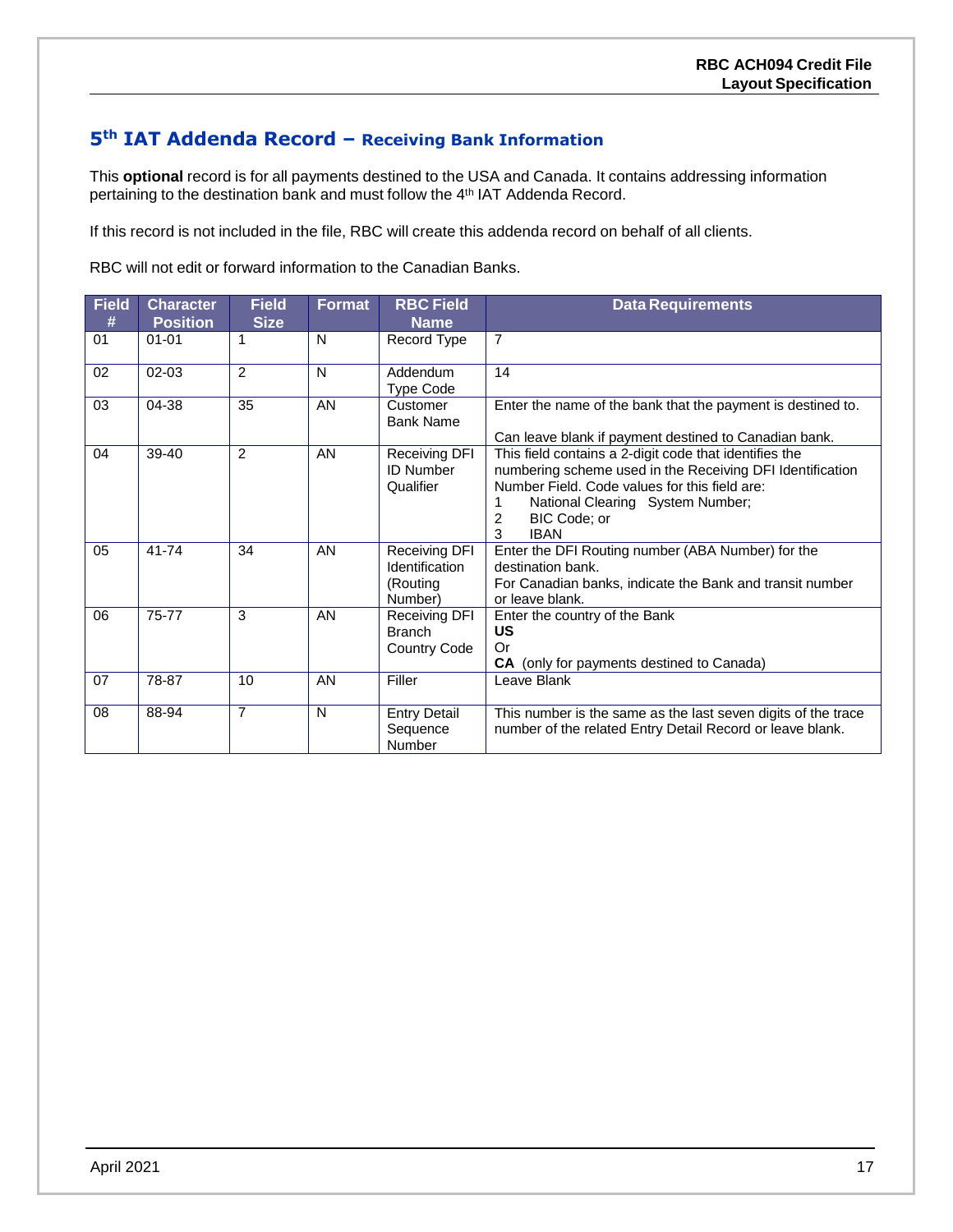#### **6th IAT Addenda Record – Customer/Receiver Address Information**

This **mandatory** record is for all payments destined to the U.S.A and Canada. It contains addressing information pertaining to the customer and must follow the 5<sup>th</sup> IAT Addenda Record (if created) or previous mandatory record.

| <b>Field</b><br># | <b>Character</b><br><b>Position</b> | <b>Field</b><br><b>Size</b> | Forma | <b>RBC Field</b><br><b>Name</b>                   | <b>Data Requirements</b>                                                                                                                                       |
|-------------------|-------------------------------------|-----------------------------|-------|---------------------------------------------------|----------------------------------------------------------------------------------------------------------------------------------------------------------------|
| 01                | $01 - 01$                           |                             | N     | Record Type                                       | 7                                                                                                                                                              |
| 02                | $02 - 03$                           | 2                           | N     | Addendum<br>Type Code                             | 15                                                                                                                                                             |
| 03                | $04 - 18$                           | 15                          | AN    | Customer/<br>Receiver<br><b>Number</b>            | Client Assigned, Left Justify<br>Mandatory information for both US & CA Destined<br>payments                                                                   |
| 04                | 19-53                               | 35                          | AN    | Customer/<br>Receiver<br><b>Street</b><br>Address | Enter the complete physical street address of the<br>receiver/customer.<br>Do not use PO Box #'s.<br>Refer to section Originator & Receiver Address<br>Format. |
| 05                | 54-87                               | 34                          | AN    | Filler                                            | Leave Blank                                                                                                                                                    |
| 06                | 88-94                               | $\overline{7}$              | N     | <b>Entry Detail</b><br>Sequence<br><b>Number</b>  | This number is the same as the last seven digits of the<br>trace number of the related Entry Detail Record or leave<br>blank.                                  |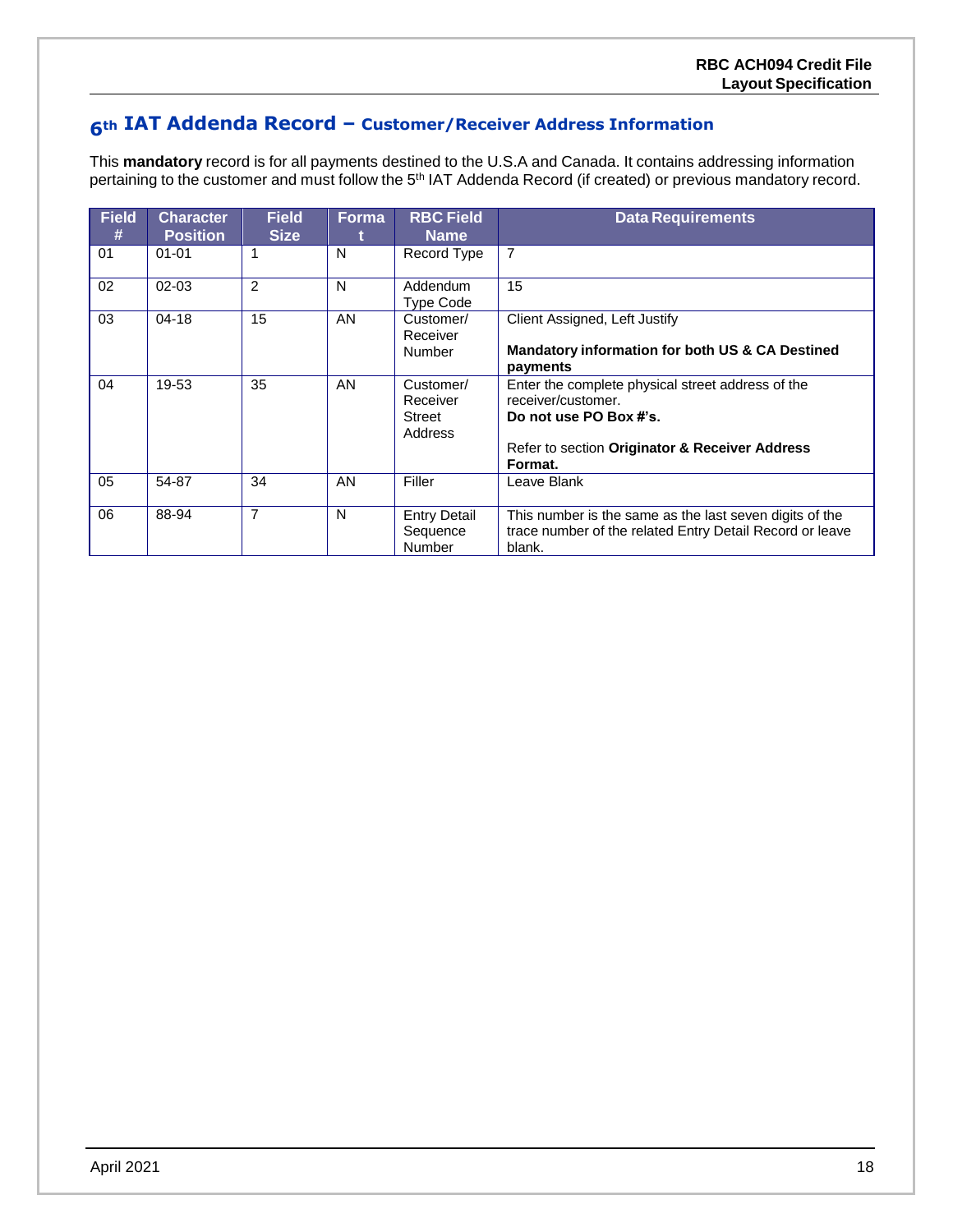#### **7th IAT Addenda Record – Customer/Receiver Address Information**

This **mandatory** record is for all payments destined to the U.S.A. It contains addressing information of the receiver/customer and must follow the 6<sup>th</sup> IAT Addenda Record.

For payments destined to Canadian Banks, this record is optional. RBC will ignore it's contents

| <b>Field</b><br># | <b>Character</b><br><b>Position</b> | <b>Field</b><br><b>Size</b> | Format       | <b>RBC Field</b><br><b>Name</b>                                  | <b>Data Requirements</b>                                                                                                                                                                                                                                                                                                                                                                  |
|-------------------|-------------------------------------|-----------------------------|--------------|------------------------------------------------------------------|-------------------------------------------------------------------------------------------------------------------------------------------------------------------------------------------------------------------------------------------------------------------------------------------------------------------------------------------------------------------------------------------|
| 01                | $01 - 01$                           | 1                           | N            | Record Type                                                      | $\overline{7}$                                                                                                                                                                                                                                                                                                                                                                            |
| 02                | 02-03                               | $\overline{2}$              | $\mathsf{N}$ | Addendum<br><b>Type Code</b>                                     | 16                                                                                                                                                                                                                                                                                                                                                                                        |
| 03                | 04-38                               | 35                          | AN           | Customer/<br><b>Receiver City</b><br>& Province/<br><b>State</b> | This field contains the city and, if applicable, the state or<br>province of the Receiver. An asterisk ("*") MUST be the<br>delimiter between the data elements, and the backslash<br>("\") MUST be the terminator following the last data<br>element.<br>Example: New York*New York\<br>Refer to section Originator & Receiver Address<br>Format.                                        |
| 04                | 39-73                               | 35                          | AN           | Customer/<br>Receiver<br>Country &<br>Postal<br>Code/Zip<br>Code | Mandatory Country code<br>This field contains the ISO 2 digit country code and<br>postal/zip code of the Receiver. An asterisk ("*") MUST<br>be the delimiter between the data elements, and the<br>backslash ("\") MUST be the terminator following the last<br>data element. Do not use periods<br>Examples: US*123456789\<br>Refer to section Originator & Receiver Address<br>Format. |
| 05                | 74-87                               | 14                          | AN           | Filler                                                           | Leave Blank                                                                                                                                                                                                                                                                                                                                                                               |
| 06                | 88-94                               | $\overline{7}$              | N            | <b>Entry Detail</b><br>Sequence<br>Number                        | This number is the same as the last seven digits of the<br>trace number of the related Entry Detail Record or leave<br>blank.                                                                                                                                                                                                                                                             |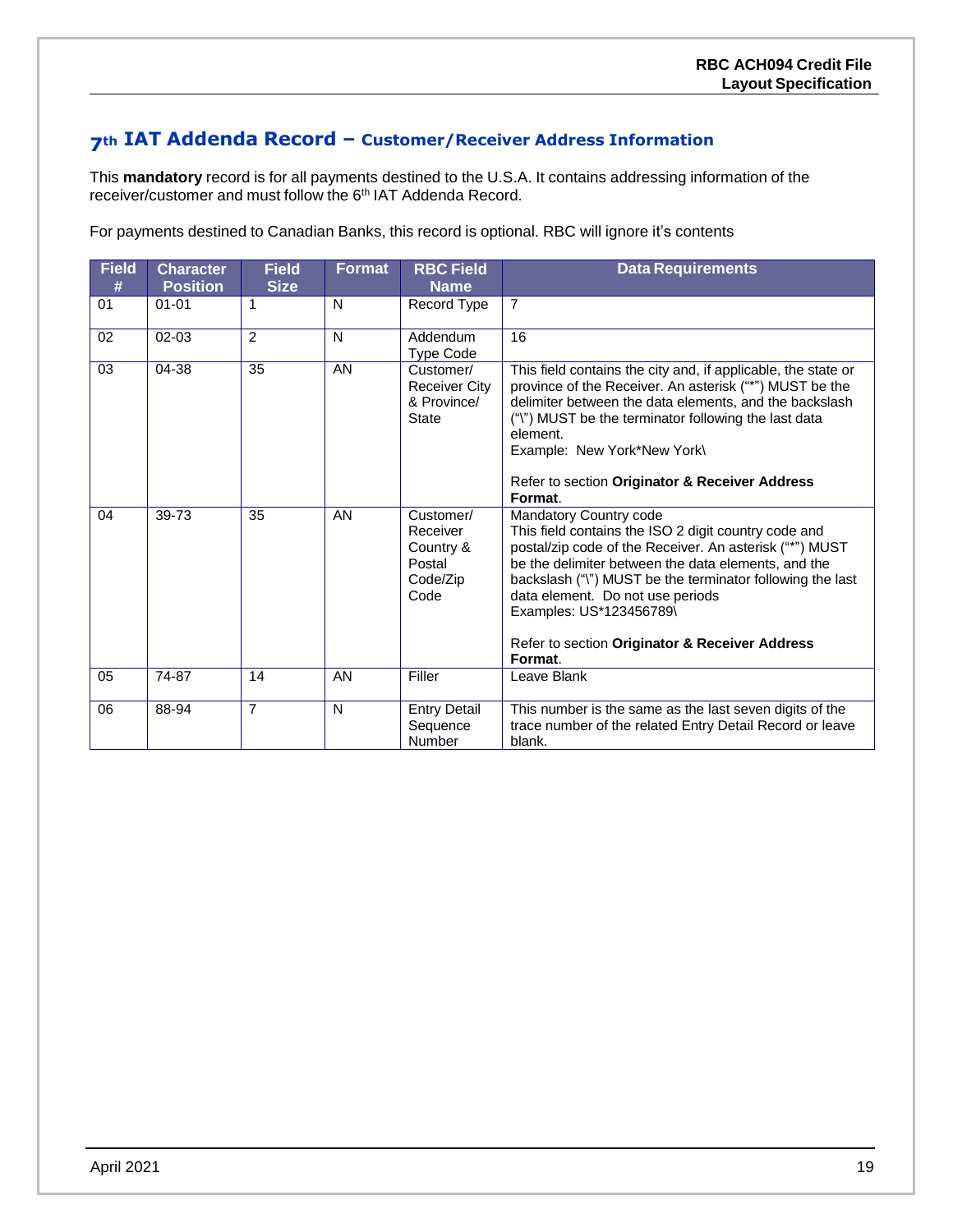### <span id="page-19-0"></span>**IAT Addenda Record for Remittance Information**

This **optional** record will be accepted for payments destined to the U.S.A. A maximum of two optional remittance addenda records may be included with each IAT Entry.

NOTE: The total number of Optional Remittance Records and Foreign Correspondent Bank Records cannot exceed five.

The ultimate payer (if not the Originator of the ACH PAD payment) must be identified in the Payment Related Information Field of the IAT Remittance Addenda Record when the payment is part of a "split transaction".

For Canadian destined payments, this information will be ignored.

| <b>Field</b><br># | <b>Character</b> | <b>Field</b>   | Format | <b>RBC Field</b>                          | <b>Data Requirements</b>                                                                                                                                                                                                                                                                                                                                                                          |
|-------------------|------------------|----------------|--------|-------------------------------------------|---------------------------------------------------------------------------------------------------------------------------------------------------------------------------------------------------------------------------------------------------------------------------------------------------------------------------------------------------------------------------------------------------|
|                   | <b>Position</b>  | <b>Size</b>    |        | <b>Name</b>                               |                                                                                                                                                                                                                                                                                                                                                                                                   |
| 01                | $01 - 01$        |                | N      | Record Type                               | $\overline{7}$                                                                                                                                                                                                                                                                                                                                                                                    |
| 02                | $02 - 03$        | 2              | N      | Addendum<br><b>Type Code</b>              | 17                                                                                                                                                                                                                                                                                                                                                                                                |
| 03                | $04 - 83$        | 80             | AN     | Payment<br>Related<br>Information         | Max 80 characters of remittance information. Formatting<br>of Remittance information is normally provided by the<br>receiving customer/vendor.<br>If format information contains the Country - only use the<br>ISO 2 Digit Country Code.<br>Separate fields with asterisks * and end with a<br>backslash \<br>Format for ultimate payer of funds:<br>Johann Schmidt*Mainzer Landstrasse 201*60326 |
| 04                | 84-87            | 4              | N      | Addenda<br>Sequence                       | Frankfurt am Main*DE\<br>The first addenda sequence number must always be a<br>$"1"$ .                                                                                                                                                                                                                                                                                                            |
| 05                | 88-94            | $\overline{7}$ | N      | <b>Entry Detail</b><br>Sequence<br>Number | This number is the same as the last seven digits of the<br>trace number of the related Entry Detail Record or leave<br>blank.                                                                                                                                                                                                                                                                     |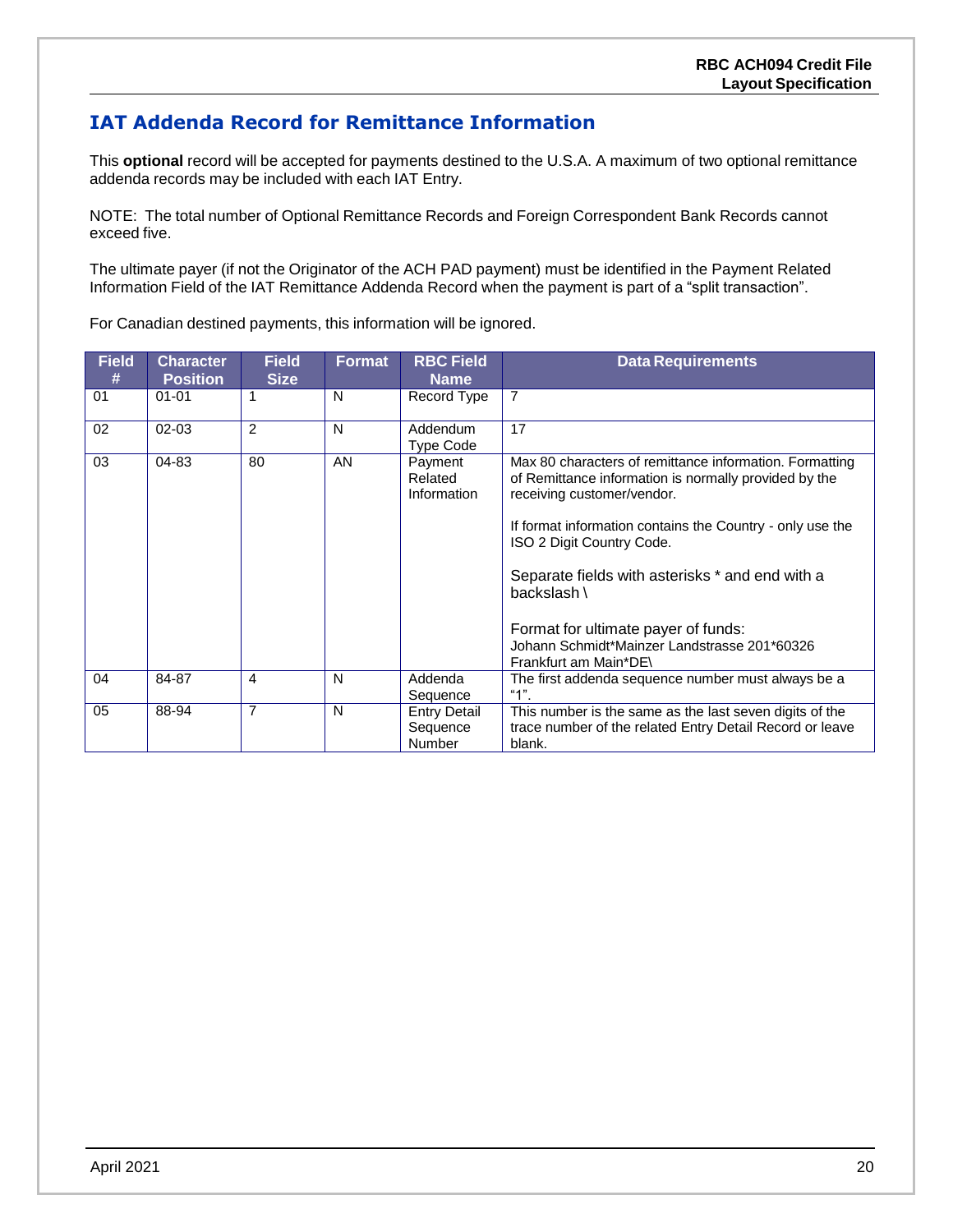#### <span id="page-20-0"></span>**IAT Addenda Record for Foreign Correspondent Bank Information**

Each Foreign Correspondent Bank involved in the processing of an IAT entry must be identified within an Addenda Record for IAT Correspondent Bank Information. A Foreign Correspondent Bank is defined as any bank outside of the United States. There can be a maximum of 3 to 5 Correspondent Addenda Records.

#### For **Business clients** – this record is optional.

For **Banks/FI clients – MANDATORY** – if you are processing on behalf of another financial institution, you are required to create one Correspondent Record that represents your bank information. You can enter up to 4 Correspondent banks. RBC reserves one Correspondent bank Addenda record.

- RBC will create one record if not included with your file.
	- 1. Royal Bank of Canada Toronto, Bank # 0003

NOTE: The total number of Optional Remittance Records and Foreign Correspondent Bank Records cannot exceed five.

For payments destined to Canadian Banks, this record is optional. RBC will not edit or forward information contained in this record to the Canadian Banks

| <b>Field</b><br># | <b>Character</b><br><b>Position</b> | <b>Field</b><br><b>Size</b> | <b>Format</b> | <b>RBC Field</b><br><b>Name</b>                                               | <b>Data Requirements</b>                                                                                                                                                                                                                                         |
|-------------------|-------------------------------------|-----------------------------|---------------|-------------------------------------------------------------------------------|------------------------------------------------------------------------------------------------------------------------------------------------------------------------------------------------------------------------------------------------------------------|
| 01                | $01 - 01$                           | 1                           | $\mathsf{N}$  | Record Type                                                                   | $\overline{7}$                                                                                                                                                                                                                                                   |
| 02                | $02 - 03$                           | 2                           | N             | Addendum<br><b>Type Code</b>                                                  | 18                                                                                                                                                                                                                                                               |
| 03                | 04-38                               | 35                          | AN            | Correspondent<br>Enter the name of the Correspondent Bank<br><b>Bank Name</b> |                                                                                                                                                                                                                                                                  |
| 04                | 39-40                               | $\overline{2}$              | AN            | Correspondent<br>Bank ID<br><b>Number</b><br>Qualifier                        | This field contains a 2-digit code that identifies the<br>numbering scheme used in the Receiving DFI<br><b>Identification Number</b><br>Field. Code values for this field are:<br>National Clearing System Number;<br>1<br>BIC Code; or<br>2<br>3<br><b>IBAN</b> |
| 05                | 41-74                               | 34                          | AN            | Correspondent<br>Bank<br>Identification                                       | Enter the applicable bank number associated with the<br>Bank ID Number Qualifier for the Correspondent Bank.                                                                                                                                                     |
| 06                | 75-77                               | 3                           | AN            | Correspondent<br><b>Bank Branch</b><br><b>Country Code</b>                    | This field contains a 2-digit code as approved by the<br>International Organization for Standardization (ISO) used<br>to identify the country in which the branch of the<br>Correspondent Bank is located. Left Justify - Space fill<br>the last digit.          |
| 07                | 78-83                               | 6                           | AN            | Filler                                                                        | Leave Blank                                                                                                                                                                                                                                                      |
| 08                | 84-87                               | $\overline{4}$              | N             | Addenda<br>Sequence                                                           | The first addenda sequence number must always be a "1"<br>and each subsequent record will increment to a maximum<br>of 5                                                                                                                                         |
| 09                | 88-94                               | $\overline{7}$              | $\mathsf{N}$  | <b>Entry Detail</b><br>Sequence<br>Number                                     | This number is the same as the last seven digits of the<br>trace number of the related Entry Detail Record or leave<br>blank.                                                                                                                                    |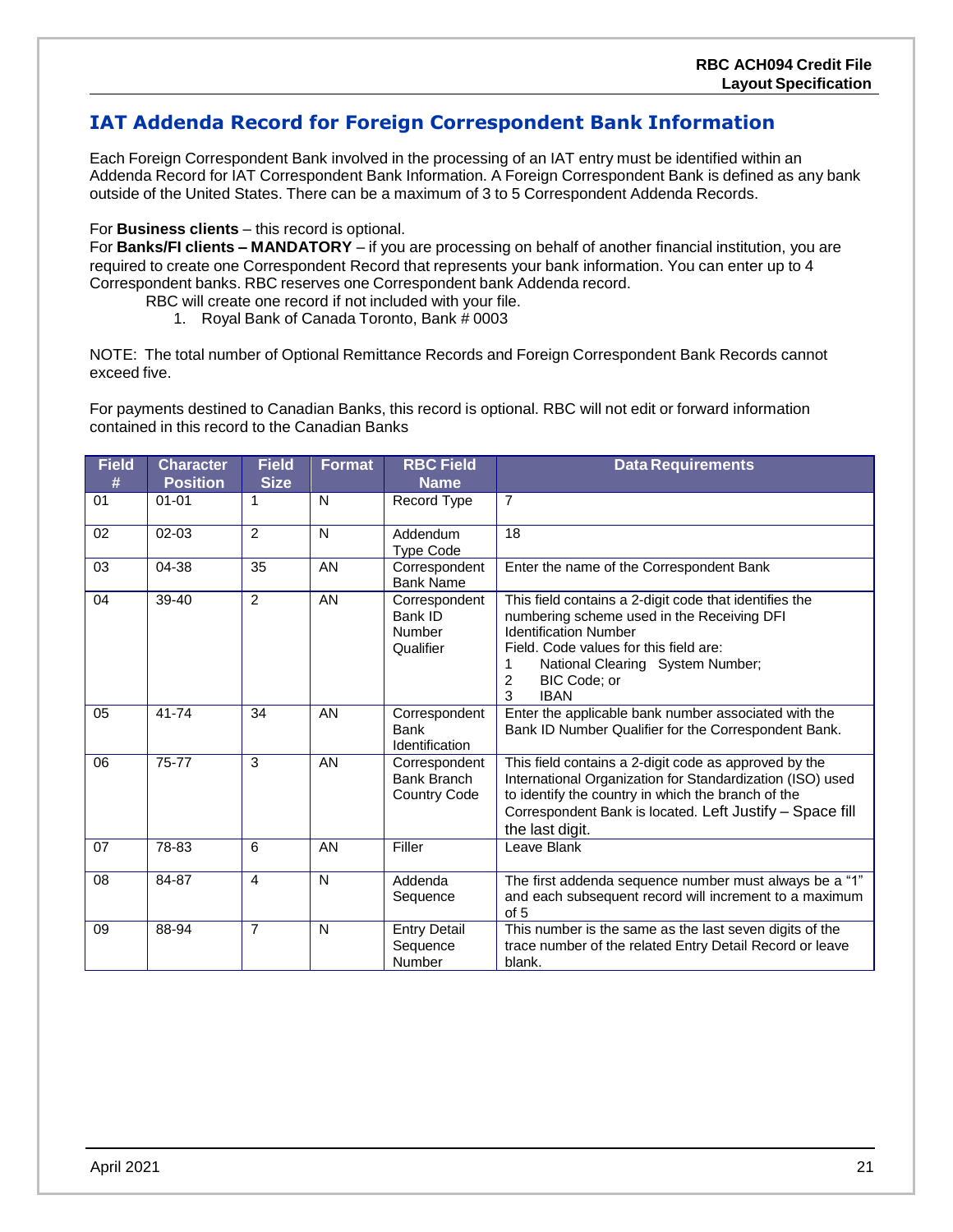## <span id="page-21-1"></span><span id="page-21-0"></span>**Non Cross Border Payment Formatted Records**

**Payments Destined to Canadian Banks**

**USING CCD/PPD STANDARD ENTRY CLASS CODES**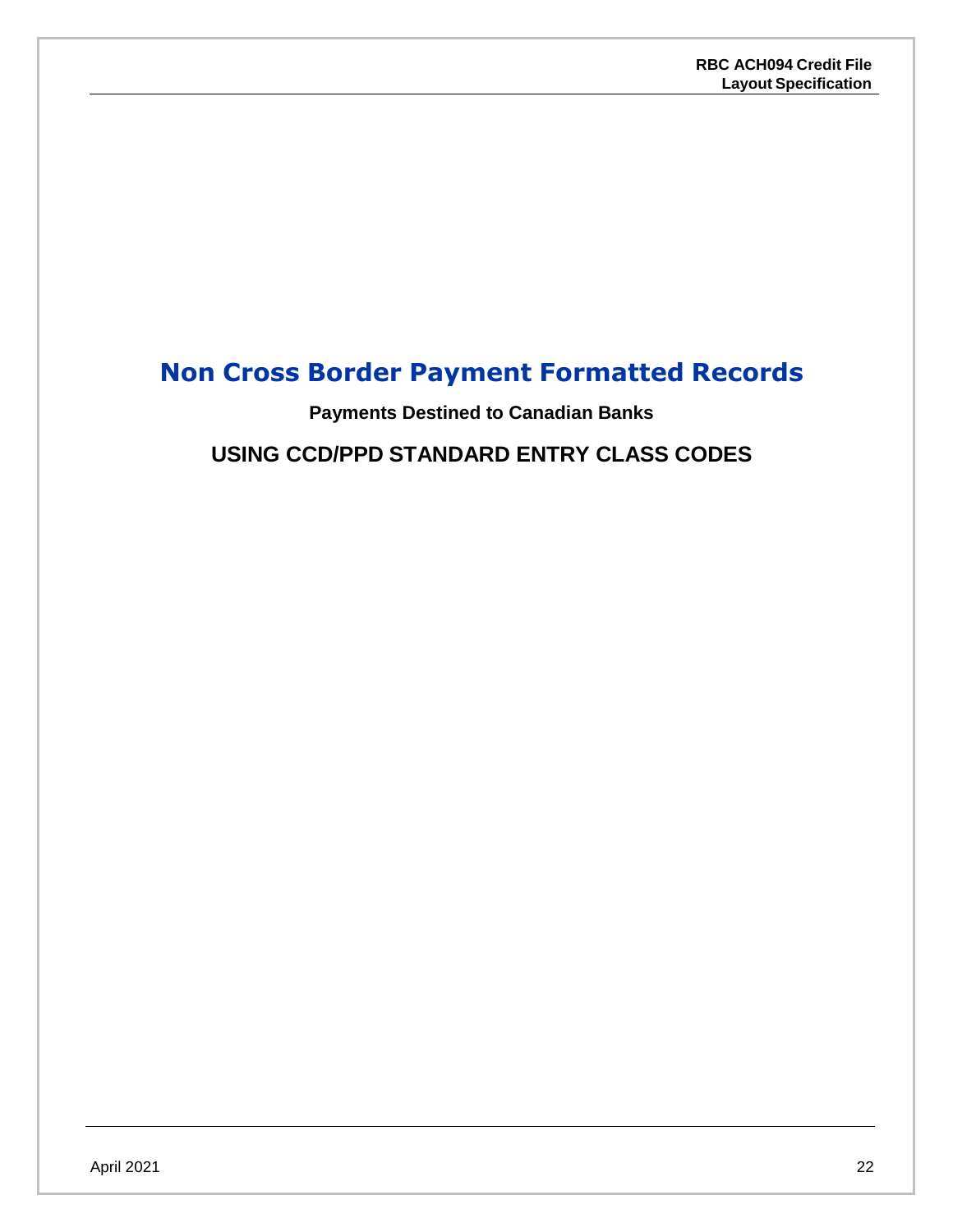### <span id="page-22-0"></span>**CCD/PPD - Company/Batch Header Record - Except IAT**

#### **For Payments destined to Canadian Banks**

This mandatory record identifies the client and describes the service utilized. The information contained in the company/batch record applies uniformly to all subsequent entry detail records in the batch. Only one service identifier is permitted per batch.

| $01 - 01$<br><b>Record Type</b><br>$\overline{5}$<br>01<br>N<br>1<br>$\overline{3}$<br>$\overline{\mathsf{N}}$<br>Service Identifier<br>02<br>$02 - 04$<br>220 Credit transactions<br>$05 - 20$<br>$\overline{16}$<br>AN<br><b>Client Short</b><br>03<br>Name<br>profile will default. | <b>Data Requirements</b>                                                                                                                                                         | <b>RBC Field</b><br><b>Name</b> |  | <b>Field</b><br><b>Size</b> | <b>Character</b><br><b>Position</b> | <b>Field</b><br># |
|----------------------------------------------------------------------------------------------------------------------------------------------------------------------------------------------------------------------------------------------------------------------------------------|----------------------------------------------------------------------------------------------------------------------------------------------------------------------------------|---------------------------------|--|-----------------------------|-------------------------------------|-------------------|
|                                                                                                                                                                                                                                                                                        |                                                                                                                                                                                  |                                 |  |                             |                                     |                   |
|                                                                                                                                                                                                                                                                                        |                                                                                                                                                                                  |                                 |  |                             |                                     |                   |
|                                                                                                                                                                                                                                                                                        | For customer statements. This will appear on most bank<br>statements. If left blank, client short name from client<br>Do not enter ZEROS in this field.                          |                                 |  |                             |                                     |                   |
| Filler<br>$21 - 21$<br><b>AN</b><br>04<br>1<br>Leave blank                                                                                                                                                                                                                             |                                                                                                                                                                                  |                                 |  |                             |                                     |                   |
| $\overline{2}$<br>$\overline{05}$<br>$22 - 23$<br>$\overline{AN}$<br>Foreign<br>FV fixed to variable<br><b>VF</b><br>variable to fixed<br>Exchange Ind<br><b>FF</b><br>fixed t fixed<br>or leave blank                                                                                 |                                                                                                                                                                                  |                                 |  |                             |                                     |                   |
| USD or CAD or leave blank<br>06<br>$24 - 26$<br>$\overline{3}$<br>AN<br><b>Origination Curr</b>                                                                                                                                                                                        |                                                                                                                                                                                  |                                 |  |                             |                                     |                   |
| $\overline{2}$<br><b>AN</b><br>CA or leave blank<br>07<br>27-28<br>Origination<br>Country                                                                                                                                                                                              |                                                                                                                                                                                  |                                 |  |                             |                                     |                   |
| $\overline{3}$<br><b>AN</b><br><b>Destination Curr</b><br>CAD or USD or<br>$\overline{08}$<br>29-31<br>Leave Blank.<br>service.                                                                                                                                                        | If blank or not CAD/USD = Defaults to the currency of the                                                                                                                        |                                 |  |                             |                                     |                   |
| Max 9 digits including decimal point or leave blank<br>$\overline{9}$<br>AN<br>09<br>32-40<br>Foreign<br>Exchange Rate                                                                                                                                                                 |                                                                                                                                                                                  |                                 |  |                             |                                     |                   |
| 10<br><b>Client Number</b><br>41-50<br>10<br>AN<br>the last 4 digits).                                                                                                                                                                                                                 | 10-digit client number as follows: 6-digit client number<br>assigned by RBC and 4-digit subsidiary number assigned<br>by the client. (Where no subsidiary exists insert zeros as |                                 |  |                             |                                     |                   |
| $51 - 53$<br>$\overline{3}$<br>AN<br><b>PPD</b> Personal Payments<br>11<br><b>Standard Entry</b><br>Class Code<br><b>CCD</b> Corporate Payments                                                                                                                                        |                                                                                                                                                                                  |                                 |  |                             |                                     |                   |
| <b>AN</b><br><b>Company Entry</b><br>$\overline{12}$<br>54-63<br>10<br>Description<br>Message field.                                                                                                                                                                                   | For Canadian Banks - information will be in the Electronic                                                                                                                       |                                 |  |                             |                                     |                   |
| Receiver. Examples:<br><b>GAS BILL</b><br>REG.SALARY<br>INS.PREM<br><b>PURCHSE</b><br>Do not use Invoice or Reference Numbers.                                                                                                                                                         | For USA Payments - Mandatory - provide a description<br>of the purpose of the entry which will be displayed to the                                                               |                                 |  |                             |                                     |                   |
| If left blank, default will be<br>ACH CR                                                                                                                                                                                                                                               |                                                                                                                                                                                  |                                 |  |                             |                                     |                   |
| Blanks or information will be ignored<br><b>AN</b><br>Filler<br>13<br>64-69<br>6                                                                                                                                                                                                       |                                                                                                                                                                                  |                                 |  |                             |                                     |                   |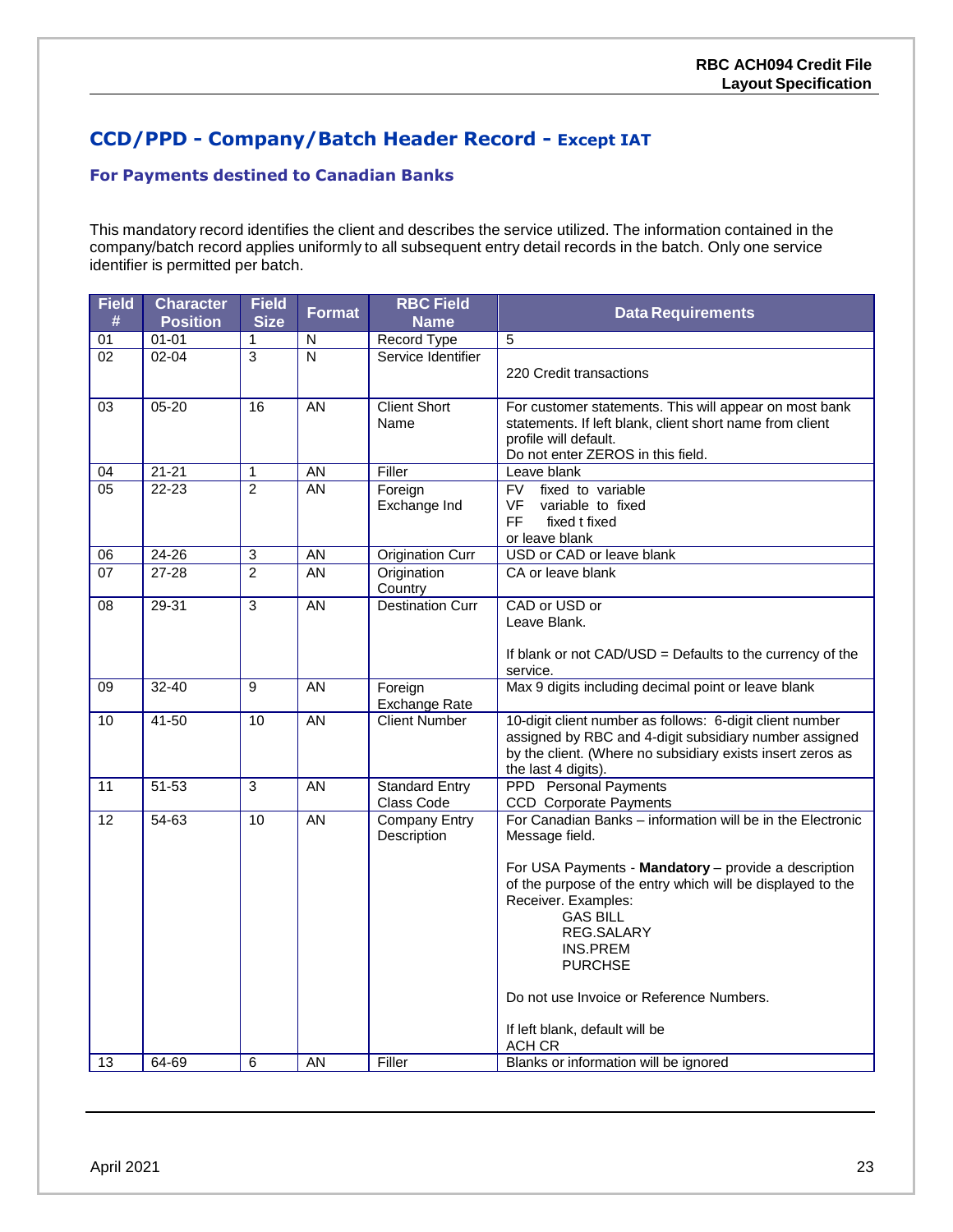#### **RBC ACH094 Credit File Layout Specification**

| <b>Field</b><br># | <b>Character</b><br><b>Position</b> | <b>Field</b><br><b>Size</b> | <b>Format</b> | <b>RBC Field</b><br><b>Name</b>  | <b>Data Requirements</b>                                                                                                               |
|-------------------|-------------------------------------|-----------------------------|---------------|----------------------------------|----------------------------------------------------------------------------------------------------------------------------------------|
| 14                | 70-75                               | 6                           | N             | Due Date                         | Payment date, format YYMMDD.<br>For Payments Destined to CAD:<br>For Credits: can be 30 days in the past or 173 days<br>in the future. |
| 15                | 76-78                               | 3                           | N             | Filler                           | Blanks or information entered will be ignored                                                                                          |
| 16                | 79-79                               |                             | AN.           | <b>Originator Status</b><br>Code |                                                                                                                                        |
| 17                | 87-80                               | 8                           | N             | Financial<br>Institution         | Blanks or information entered will be ignored.                                                                                         |
| 18                | 88-94                               |                             | N             | <b>Batch Number</b>              | Must be sequential within file                                                                                                         |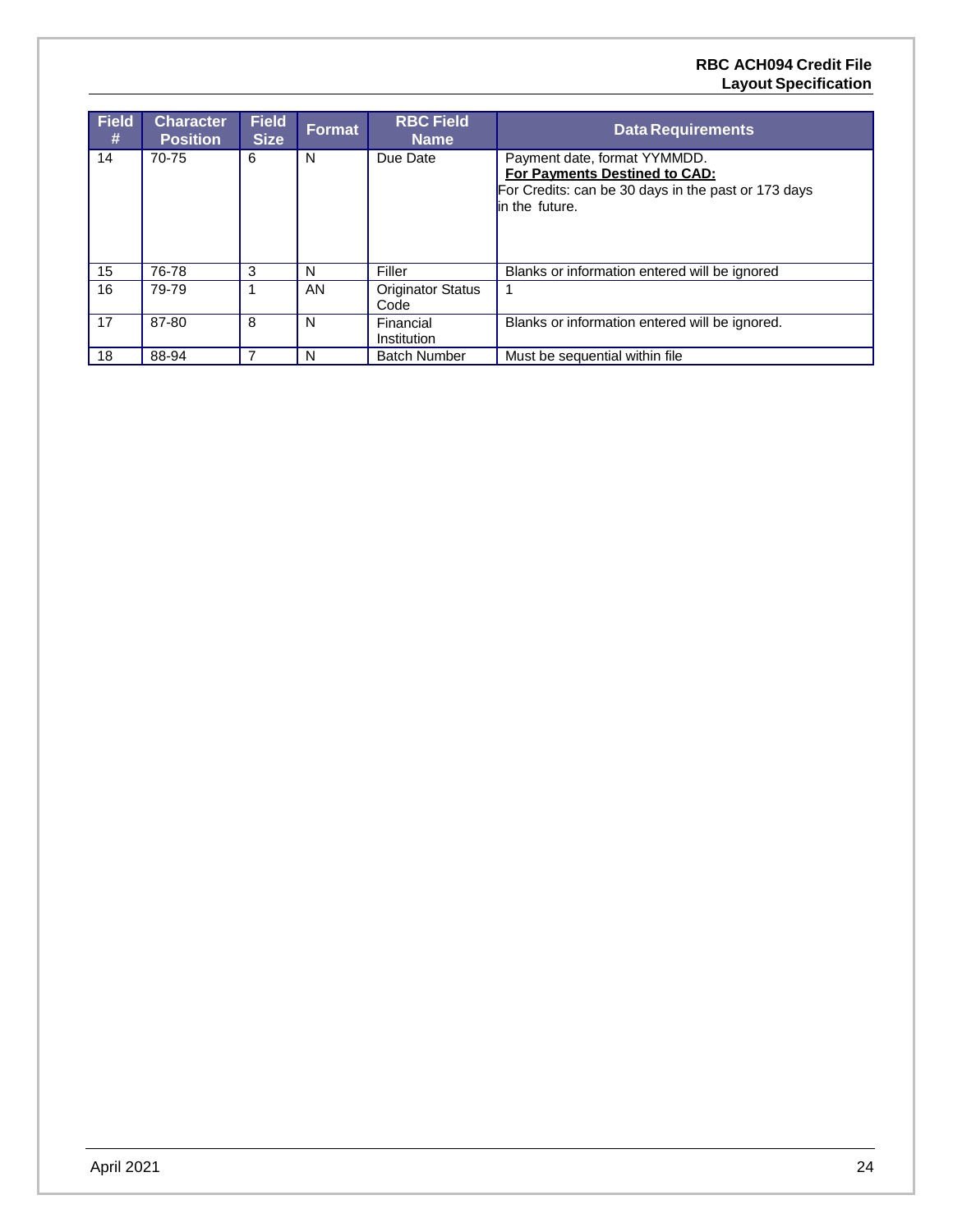### **CCD/PPD - Entry Detail Record – Except IAT**

#### **For Payments Destined To Canadian Banks - does not apply to Cross Border payments.**

The entry detail record contains the basic information to post the transaction to the customer's account.

| <b>Data Requirements</b>                                                                           |
|----------------------------------------------------------------------------------------------------|
|                                                                                                    |
| 22 Demand credit                                                                                   |
| 23 Demand pre-note                                                                                 |
| 32 Savings credit                                                                                  |
| 33 Savings pre-note                                                                                |
|                                                                                                    |
| Enter the appropriate transaction code. This is a                                                  |
| mandatory field for all USA destined payments.                                                     |
|                                                                                                    |
| For payments destined to Canada, the CPA                                                           |
| transaction code from your profile will default on                                                 |
| all CA destined payments.                                                                          |
|                                                                                                    |
|                                                                                                    |
| 0999 - financial institution number                                                                |
| 99999 - financial branch number institution                                                        |
| This field can only accept numerical information.                                                  |
|                                                                                                    |
|                                                                                                    |
|                                                                                                    |
| Enter the ABA routing number.                                                                      |
|                                                                                                    |
|                                                                                                    |
|                                                                                                    |
| Customer Account number, field must be left                                                        |
| justified, do not zero fill. Enter significant digits                                              |
|                                                                                                    |
|                                                                                                    |
| Format \$\$\$\$\$\$\$\$¢¢                                                                          |
|                                                                                                    |
| Client Assigned, Left Justify                                                                      |
|                                                                                                    |
| Mandatory                                                                                          |
| Mandatory                                                                                          |
| Destination Country of Payment:                                                                    |
| Canada                                                                                             |
| <b>United States</b>                                                                               |
|                                                                                                    |
| Will be ignored for payment destined to                                                            |
| Canadian bank                                                                                      |
|                                                                                                    |
|                                                                                                    |
|                                                                                                    |
| If filled, trace number will be stored on the                                                      |
| GRADS system in the Electronic Message field.<br>This information will be part of any returns data |
|                                                                                                    |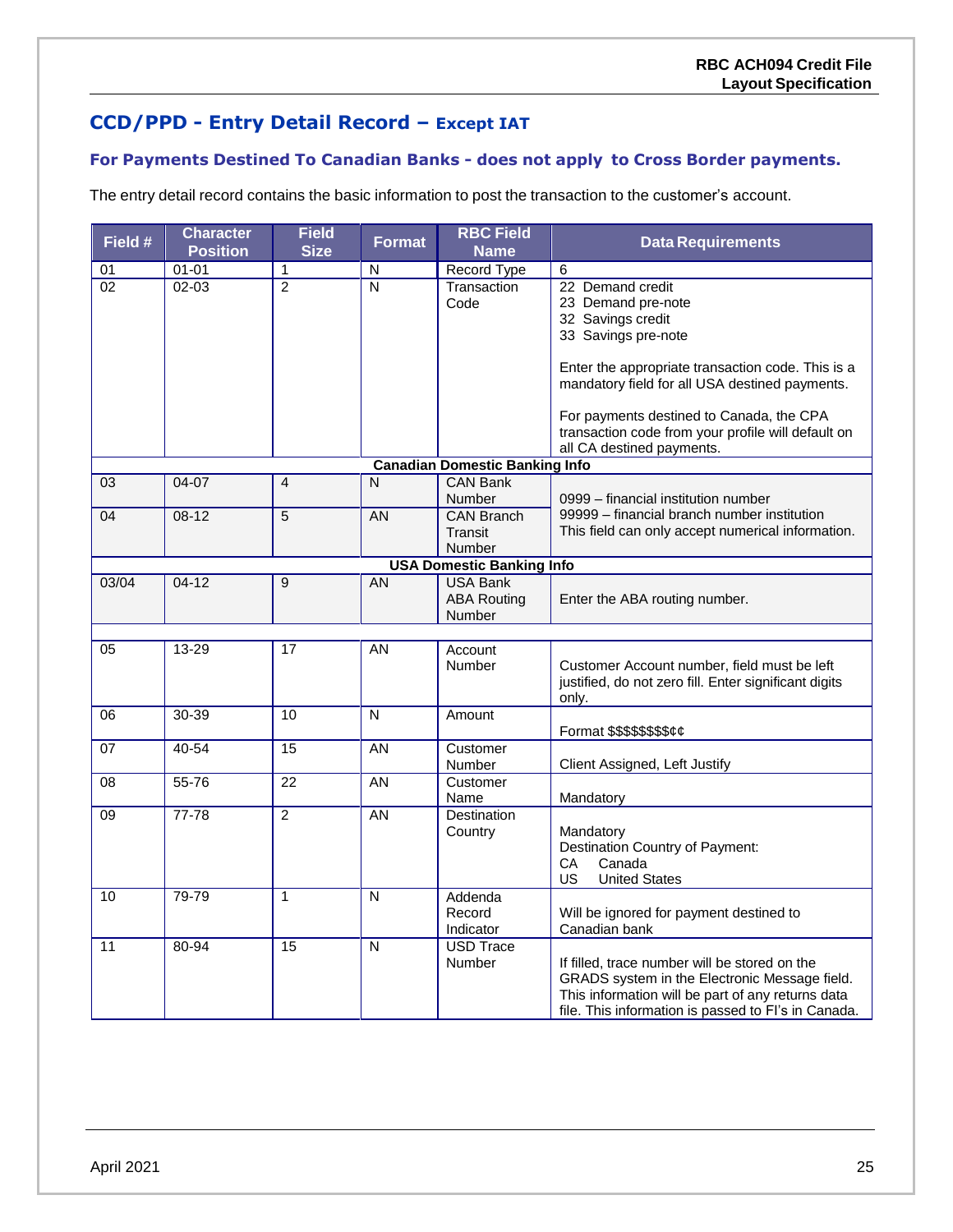## <span id="page-25-0"></span>**Common Records – CCD/PPD/IAT**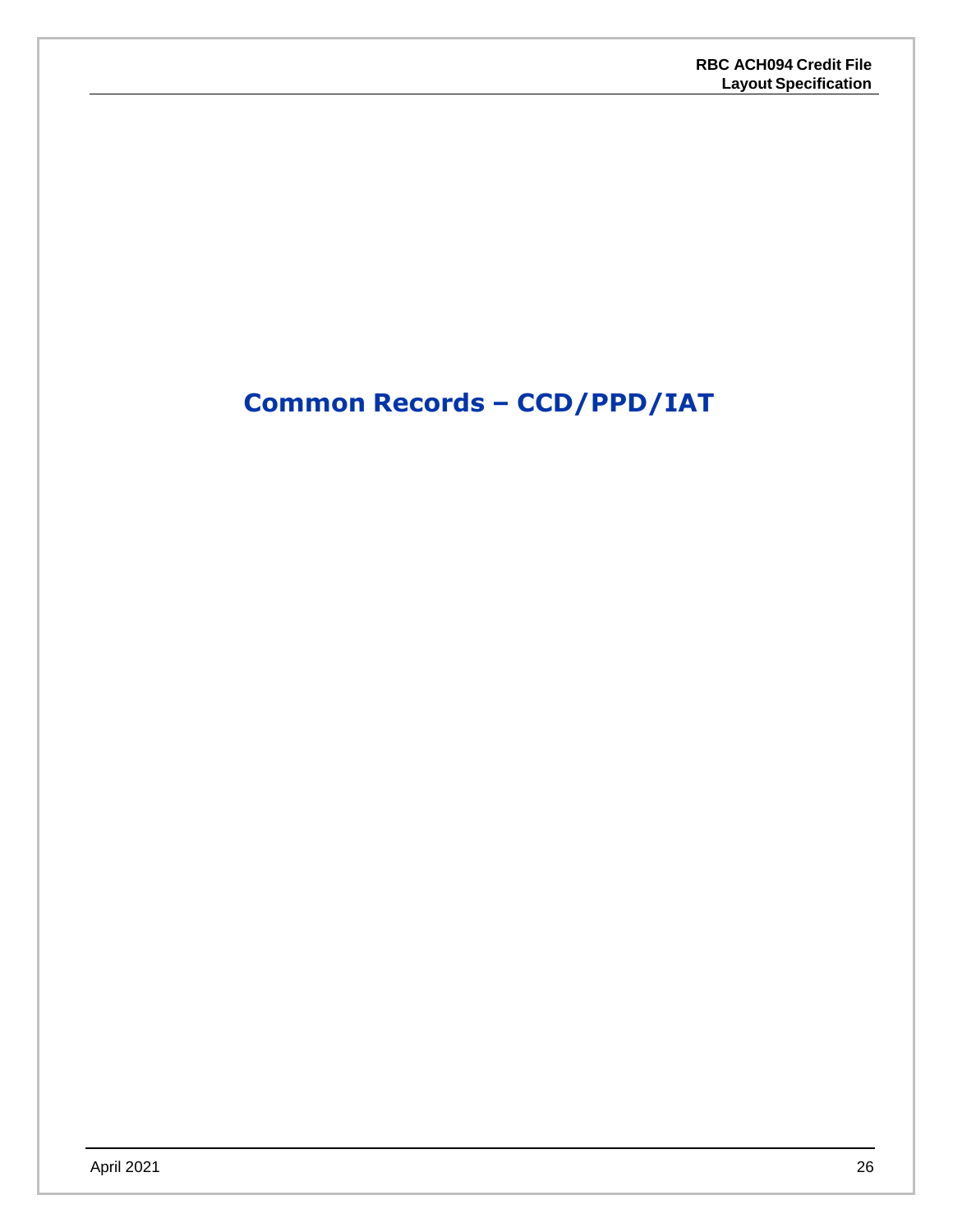### <span id="page-26-0"></span>**Company/Batch Control Record**

**Please note: RBC does NOT use or edit the Company/Batch Control Record.** The company/batch control record contains the counts, hash totals, and the total dollar controls for the preceding detail entries within the indicated batch.

This record if used for all variations of the ACH format. Should follow the last entry detail record of a batch:

- Payments destined to the United States & Canada using the IAT format.
- Payments destined to Canada using the CCD/PPD format.

| Field # | <b>Character</b><br><b>Position</b> | <b>Field</b><br><b>Size</b> | <b>Format</b> | <b>RBC Field</b><br><b>Name</b>                      | <b>Data Requirements</b>                                                                                                                                                                                |
|---------|-------------------------------------|-----------------------------|---------------|------------------------------------------------------|---------------------------------------------------------------------------------------------------------------------------------------------------------------------------------------------------------|
| 01      | $01 - 01$                           | 1                           | N             | Record Type                                          | 8                                                                                                                                                                                                       |
| 02      | $02 - 04$                           | 3                           | N             | Service<br><b>Identifier</b>                         | 220 Credit transactions only                                                                                                                                                                            |
| 03      | $05-10$                             | 6                           | N             | Entry/Addend<br>a Count                              | Total number of addenda records in file                                                                                                                                                                 |
| 04      | $11 - 20$                           | 10                          | N             | <b>Entry Hash</b>                                    | Not applicable                                                                                                                                                                                          |
| 05      | $21 - 32$                           | 12                          | N             | <b>Total Debit</b><br><b>Entry Dollar</b><br>Amount  | Zero fill                                                                                                                                                                                               |
| 06      | 33-44                               | 12                          | N             | <b>Total Credit</b><br><b>Entry Dollar</b><br>Amount | Total dollar amount for all detail credit records.<br>Format \$\$\$\$\$\$\$\$\$\$cc                                                                                                                     |
| 07      | 45-54                               | 10                          | AN            | <b>Client Number</b>                                 | 10-digit client number as follows: 6-digit client number<br>assigned by RBC and 4-digit subsidiary number<br>assigned by the client. (Where no subsidiary exists<br>insert zeros as the last 4 digits). |
| 08      | 55-73                               | 19                          | AN            | Message<br>Authentication<br>Code                    | <b>Blank</b>                                                                                                                                                                                            |
| 09      | 74-79                               | 6                           | AN            | Reserved                                             | <b>Blank</b>                                                                                                                                                                                            |
| 10      | 80-87                               | 8                           | N             | Message<br>Authentication<br>Code                    | <b>Blank</b>                                                                                                                                                                                            |
| 11      | 88-94                               | $\overline{7}$              | N             | <b>Batch Number</b>                                  | Each Batch number must be ascending and<br>incremented by 1                                                                                                                                             |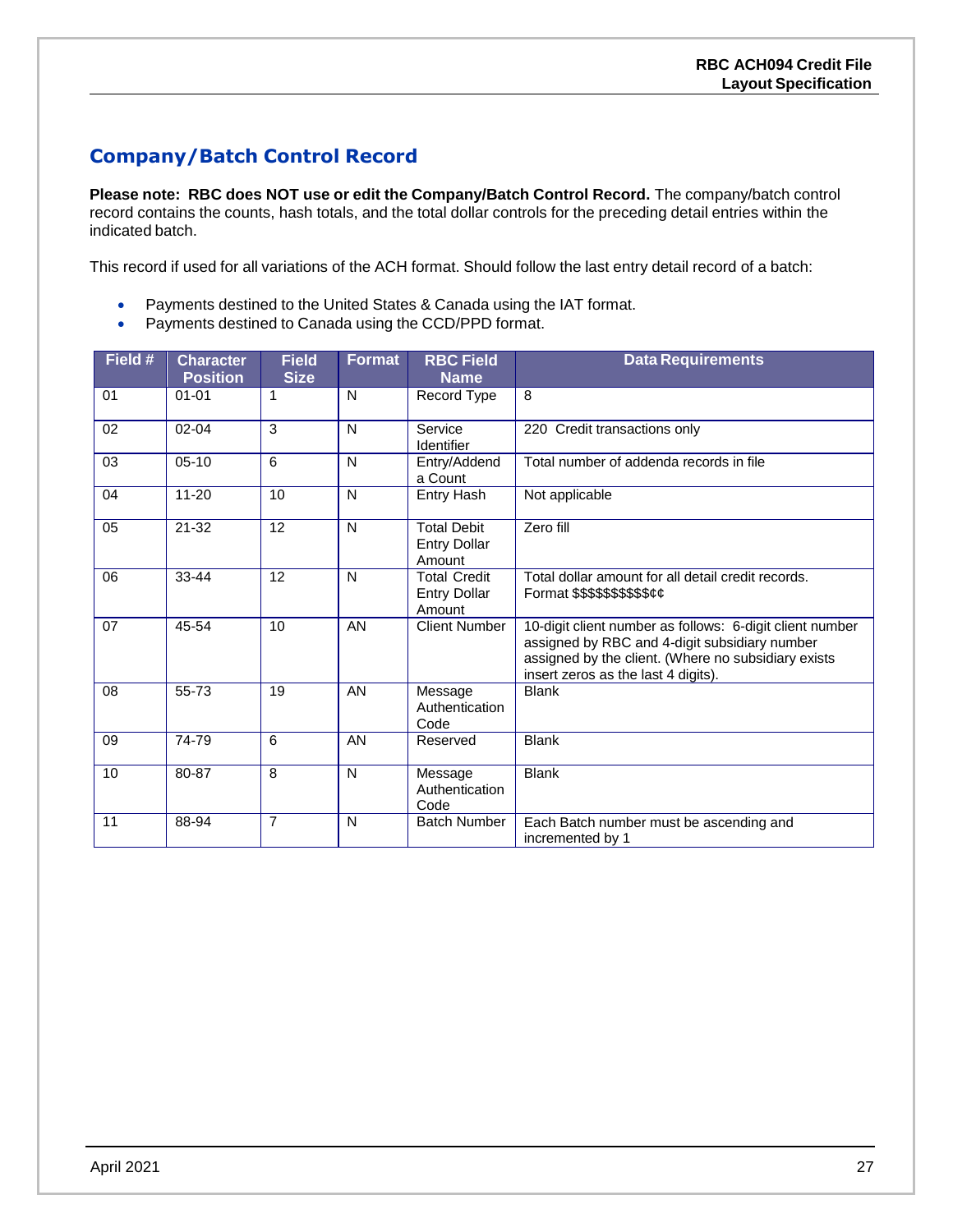#### **File Control Record – Trailer Record**

The file record contains dollar, entry, and hash total accumulations from the company/batch control records in the file. This record also contains counts of the number of blocks and the number batches within the file (batched data transmitted to a single destination).

This record is used for all variations of the ACH format. Should be the last record of the file:

- Payments destined to the United States & Canada using the IAT format.
- Payments destined to Canada using the CCD/PPD format.

| <b>Field</b><br># | <b>Character</b><br><b>Position</b> | <b>Field</b><br><b>Size</b> | <b>Format</b> | <b>RBC Field</b><br><b>Name</b>                                                  | <b>Data Requirements</b>                                                              |
|-------------------|-------------------------------------|-----------------------------|---------------|----------------------------------------------------------------------------------|---------------------------------------------------------------------------------------|
| 01                | $01 - 01$                           | 1                           | N             | Record Type                                                                      | 9                                                                                     |
| 02                | $02 - 07$                           | 6                           | N             | <b>Block Count</b><br>Total number of batch header records, (type 5) in the file |                                                                                       |
| 03                | $08-13$                             | 6                           | N             | <b>Block Count</b>                                                               | Total number of all physical blocks in the file.                                      |
| 04                | $14 - 21$                           | 8                           | N             | Entry<br>Addenda<br>Count                                                        | Total number of detail records (type 6) PLUS addenda<br>records (Type 7) in the file. |
| 05                | 22-31                               | 10                          | N             | Filler                                                                           | Zero fill                                                                             |
| 06                | $32 - 43$                           | 12                          | N             | Zero fill<br><b>Total Debit</b><br>Dollar<br>Amount                              |                                                                                       |
| 07                | 44-55                               | 12                          | N             | <b>Total Credit</b><br>Dollar<br>Amount                                          | Total number of detail credit records.<br>Format \$\$\$\$\$\$\$\$\$\$ <i>¢¢</i>       |
| 08                | 56-94                               | 39                          | AN            | Filler                                                                           | <b>Blank</b>                                                                          |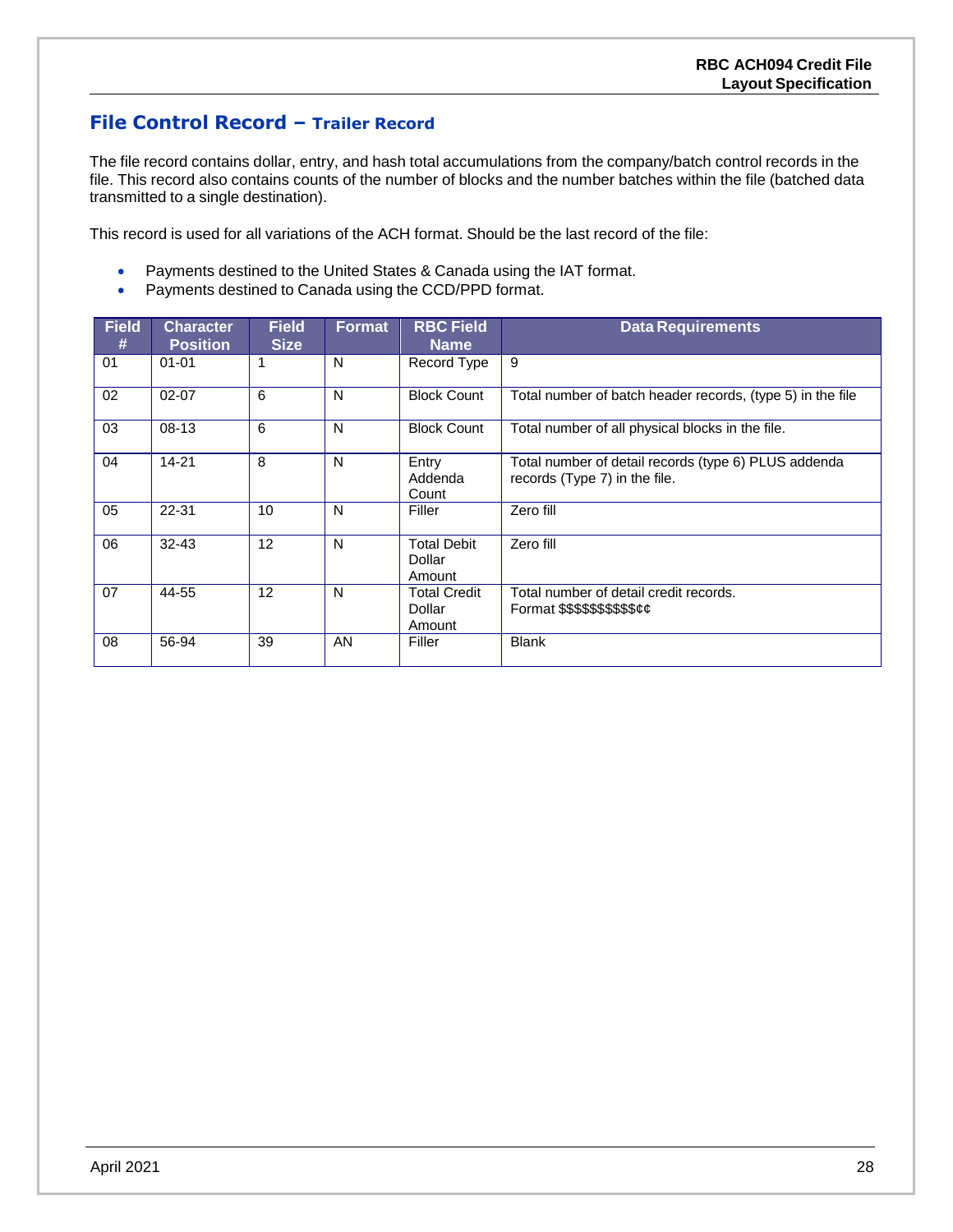## <span id="page-28-0"></span>**Appendix 1 – USA Transaction Codes**

For all payments destined to accounts held at banks in the United States, one of the following codes must be used.

| <b>Tran</b><br>Code | <b>Transaction Code Description</b>   | Tran<br>Code | <b>Transaction Code Description</b>       |
|---------------------|---------------------------------------|--------------|-------------------------------------------|
|                     | <b>Demand Accounts Credit Records</b> |              | <b>Savings Accounts Credit Records</b>    |
|                     |                                       |              |                                           |
| 22                  | <b>Automated Deposit</b>              | 32           | <b>Automated Deposit</b>                  |
| 23                  | Pre-notification of Demand Credit     | 33           | Pre-notification of Savings Credit (zero- |
|                     | (zero-dollar)                         |              | dollar)                                   |
|                     |                                       |              |                                           |
|                     | <b>Demand Accounts Debit Records</b>  |              | <b>Savings Accounts Debit Records</b>     |
| 27                  | <b>Automated Payment</b>              | 37           | <b>Automated Payment</b>                  |
| 28                  | Pre-notification of Demand Debit      | 38           | Pre-notification of Savings Debit (zero-  |
|                     | (zero-dollar)                         |              | dollar)                                   |
|                     |                                       |              |                                           |

## <span id="page-28-1"></span>**Appendix 2 – Canadian CPA Transaction Codes**

For the most recent listing of transactions codes refer to the ACH Direct Payments & Deposits Resource Centre. Quick Reference - Payment Transaction Codes

English: <https://www.rbcroyalbank.com/ach/> French: https:/[/www.rbcroyalbank.com/ach-fr/](http://www.rbcroyalbank.com/ach-fr/)